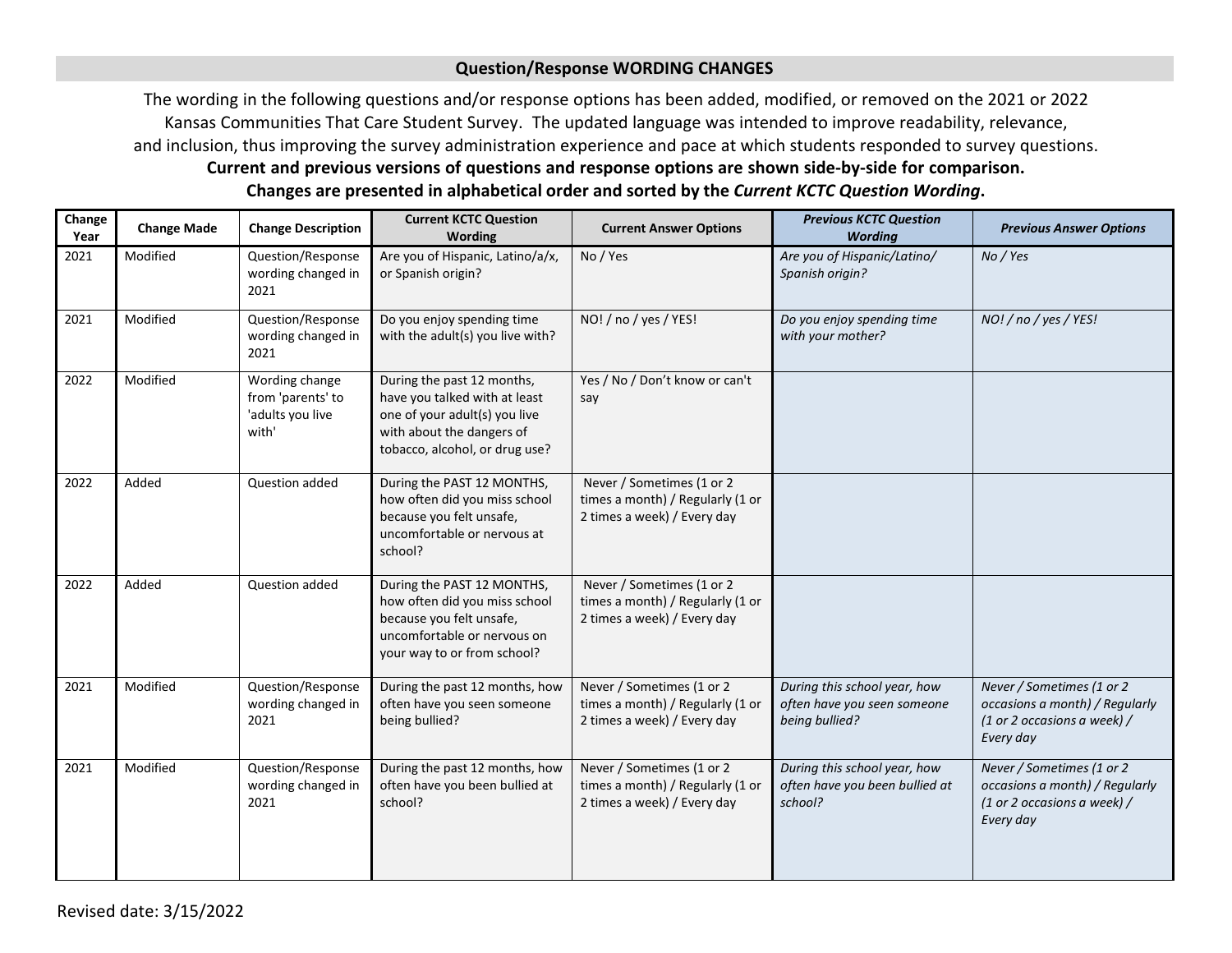| Change<br>Year | <b>Change Made</b> | <b>Change Description</b>                       | <b>Current KCTC Question</b><br>Wording                                                                                                                                | <b>Current Answer Options</b>                                                                                                                                                                                                                                                                                                                                                  | <b>Previous KCTC Question</b><br><b>Wording</b>                                                                                                                                   | <b>Previous Answer Options</b>                                                                                                                                                                                                                                                                                                                                             |
|----------------|--------------------|-------------------------------------------------|------------------------------------------------------------------------------------------------------------------------------------------------------------------------|--------------------------------------------------------------------------------------------------------------------------------------------------------------------------------------------------------------------------------------------------------------------------------------------------------------------------------------------------------------------------------|-----------------------------------------------------------------------------------------------------------------------------------------------------------------------------------|----------------------------------------------------------------------------------------------------------------------------------------------------------------------------------------------------------------------------------------------------------------------------------------------------------------------------------------------------------------------------|
| 2021           | Modified           | Question/Response<br>wording changed in<br>2021 | During the past 12 months, how<br>often have you been bullied<br>through texting, social media,<br>or gaming?                                                          | Never / Sometimes (1 or 2<br>times a month) / Regularly (1 or<br>2 times a week) / Every day                                                                                                                                                                                                                                                                                   | During the past 12 months,<br>have you ever been<br>electronically bullied? (Include<br>being bullied through e-mail,<br>chat rooms, instant messaging,<br>websites, or texting.) | Never / Sometimes (1 or 2<br>occasions a month) / Regularly<br>(1 or 2 occasions a week) /<br>Every day                                                                                                                                                                                                                                                                    |
| 2021           | Modified           | Question/Response<br>wording changed in<br>2021 | During the past 12 months, how<br>often have you missed school<br>because you felt unsafe,<br>uncomfortable or nervous at<br>school, or on your way to/from<br>school? | Never / Sometimes (1 or 2<br>times a month) / Regularly (1 or<br>2 times a week) / Every day                                                                                                                                                                                                                                                                                   | During the past year, how often<br>did you miss school because you<br>felt unsafe, uncomfortable or<br>nervous at school or on your<br>way to or from school?                     | Never / Sometimes (1 or 2<br>occasions a month) / Regularly<br>(1 or 2 occasions a week) /<br>Every day                                                                                                                                                                                                                                                                    |
| 2021           | Modified           | Question/Response<br>wording changed in<br>2021 | During the past 12 months, how<br>often have you: had your<br>property stolen or damaged on<br>purpose, such as your car,<br>clothing or books?                        | Never / Sometimes (1 or 2<br>times a month) / Regularly (1 or<br>2 times a week) / Every day                                                                                                                                                                                                                                                                                   | During this past school year,<br>how often have you had your<br>property stolen or deliberately<br>damaged, such as your car,<br>clothing or books?                               | Never / Sometimes (1 or 2<br>occasions a month) / Regularly<br>(1 or 2 occasions a week) /<br>Every day                                                                                                                                                                                                                                                                    |
| 2021           | Modified           | Question/Response<br>wording changed in<br>2021 | During the past 30 days, how<br>did you USUALLY get alcohol?                                                                                                           | I did not drink beer, wine, or<br>hard liquor during the past 30<br>days / I bought it in a store such<br>as a convenience store or<br>supermarket / I gave someone<br>else money to buy them for me<br>/ I asked someone to give it to<br>me / A person 21 years old or<br>older gave it to me / I took<br>them from a store or family<br>member / I got it some other<br>way | During the past 30 days, how<br>did you USUALLY get beer, wine<br>or hard liquor (for example,<br>vodka, whiskey or gin)?                                                         | I did not drink beer, wine, or<br>hard liquor during the past 30<br>days / I bought it in a store such<br>as a convenience store or<br>supermarket / I gave someone<br>else money to buy them for me<br>/ I borrowed it from someone<br>else / A person 21 years old or<br>older gave it to me / I took them<br>from a store or family member /<br>I got it some other way |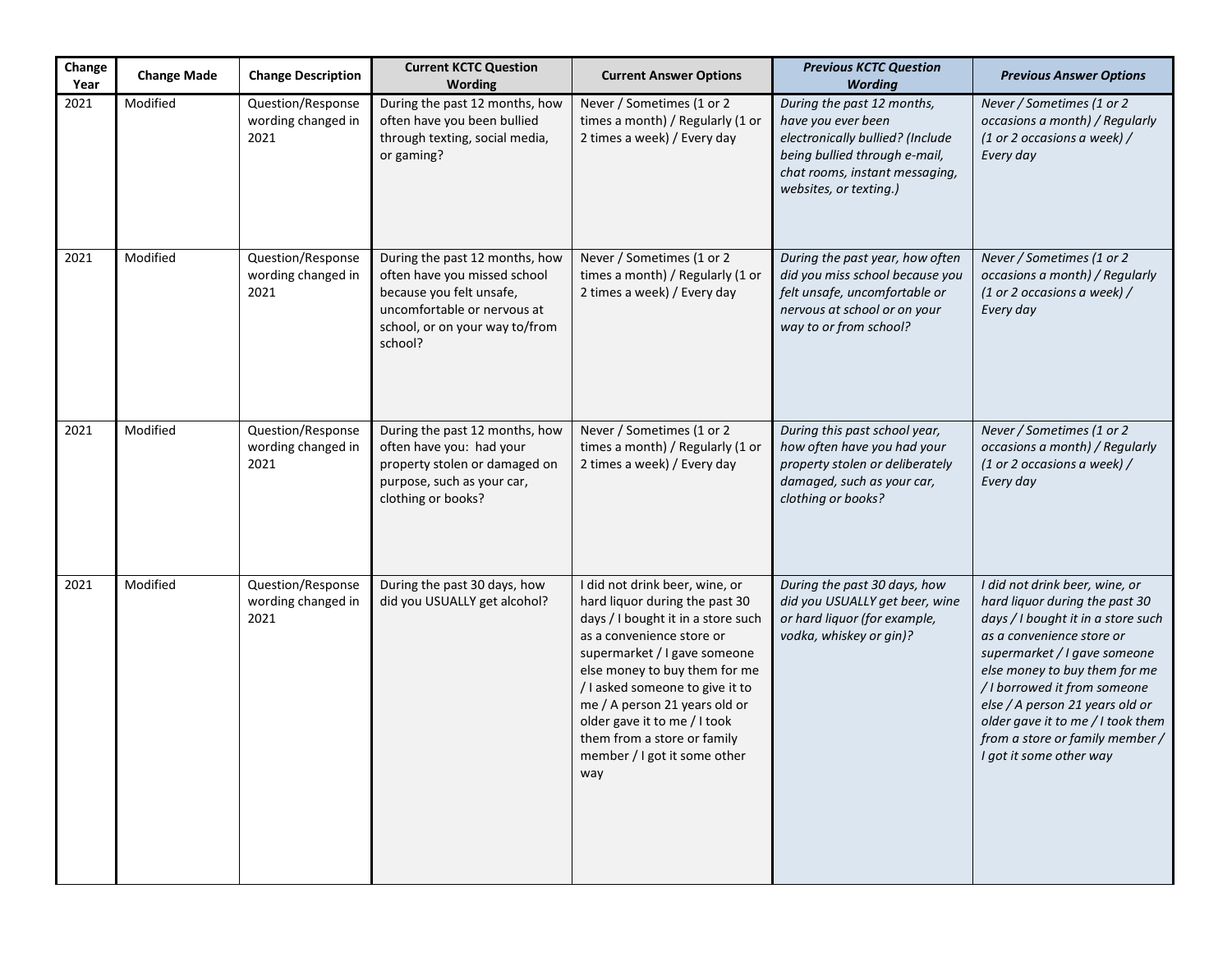| Change<br>Year | <b>Change Made</b> | <b>Change Description</b>                       | <b>Current KCTC Question</b><br>Wording                                       | <b>Current Answer Options</b>                                                                                                                                                                                                                                                                                                                                                                                                          | <b>Previous KCTC Question</b><br><b>Wording</b>                                                                                              | <b>Previous Answer Options</b>                                                                                                                                                                                                                                                                                                                                                                                                               |
|----------------|--------------------|-------------------------------------------------|-------------------------------------------------------------------------------|----------------------------------------------------------------------------------------------------------------------------------------------------------------------------------------------------------------------------------------------------------------------------------------------------------------------------------------------------------------------------------------------------------------------------------------|----------------------------------------------------------------------------------------------------------------------------------------------|----------------------------------------------------------------------------------------------------------------------------------------------------------------------------------------------------------------------------------------------------------------------------------------------------------------------------------------------------------------------------------------------------------------------------------------------|
| 2021           | Modified           | Question/Response<br>wording changed in<br>2021 | During the past 30 days, how<br>did you usually get cigarettes?               | I did not smoke the past 30<br>days / I bought them at a vape<br>shop or tobacco/smoke shop /<br>I bought them at a convenience<br>store, drug store, or gas station<br>/ I bought them on the internet<br>/ I gave someone else money<br>to buy it for me / I asked<br>someone to give it to me / A<br>person 21 years old or older<br>gave it to me / I took it from a<br>store or family member / I got<br>it some other way        | During the past 30 days, how<br>did you usually get cigarettes?                                                                              | I did not smoke the past 30 days<br>/ I bought them at a vape shop<br>or tobacco/smoke shop / I<br>bought them at a convenience<br>store, drug store, or gas station<br>/ I bought them on the internet<br>/ I gave someone else money<br>to buy it for me / I borrowed (or<br>bummed) them from someone<br>else / A person 21 years old or<br>older gave it to me / I took it<br>from a store or family member /<br>I got it some other way |
| 2021           | Modified           | Question/Response<br>wording changed in<br>2021 | During the past 30 days, how<br>did you usually get your vaping<br>products?  | I did not smoke the past 30<br>days / I bought them at a vape<br>shop or tobacco/smoke shop /<br>I bought them at a convenience<br>store, drug store, or gas station<br>/ I bought them on the internet<br>/ I gave someone else money<br>to buy it for me / I asked<br>someone else to give them to<br>me / A person 21 years old or<br>older gave it to me / I took it<br>from a store or family member<br>/ I got it some other way | During the past 30 days, how<br>did you usually get electronic<br>cigarettes (e-cigarettes)?                                                 | I did not smoke the past 30 days<br>/ I bought them at a vape shop<br>or tobacco/smoke shop / I<br>bought them at a convenience<br>store, drug store, or gas station<br>/ I bought them on the internet<br>/ I gave someone else money to<br>buy it for me / I borrowed (or<br>bummed) them from someone<br>else / A person 21 years old or<br>older gave it to me / I took it<br>from a store or family member /<br>I got it some other way |
| 2021           | Modified           | Question/Response<br>wording changed in<br>2021 | During the past 30 days, how<br>frequently have you vaped?                    | 0 days / 1 to 2 days / 3 to 5 days<br>/ 6 to 9 days / 10 to 19 days /<br>20 to 30 days                                                                                                                                                                                                                                                                                                                                                 | During the past 30 days, on how<br>many occasions have you used<br>electronic cigarettes (e-<br>cigarettes)?                                 | 0 days / 1 to 2 days / 3 to 5<br>days / 6 to 9 days / 10 to 19<br>days / 20 to 30 days                                                                                                                                                                                                                                                                                                                                                       |
| 2021           | Modified           | Question/Response<br>wording changed in<br>2021 | During the PAST 30 DAYS, when<br>you drank alcohol where did<br>you drink it? | School / Car / My home /<br>Friend's home / Bar / Park or<br>outdoors / Other                                                                                                                                                                                                                                                                                                                                                          | During the past 30 days, when<br>you drank beer, wine or hard<br>liquor (for example, vodka,<br>whiskey, or gin), where did you<br>drink it? | School / Car / My home /<br>Friend's home / Bar / Park or<br>outdoors / Other                                                                                                                                                                                                                                                                                                                                                                |
| 2021           | Modified           | Question/Response<br>wording changed in<br>2021 | Have any of your siblings or<br>youth you live with ever drank<br>alcohol?    | No / Yes / I don't have any<br>siblings or live with any other<br>youth                                                                                                                                                                                                                                                                                                                                                                | Have any of your brothers or<br>sisters ever: drunk beer, wine, or<br>hard liquor (for example, vodka,<br>whiskey, or gin)?                  | No / Yes / I don't have any<br>brothers or sisters                                                                                                                                                                                                                                                                                                                                                                                           |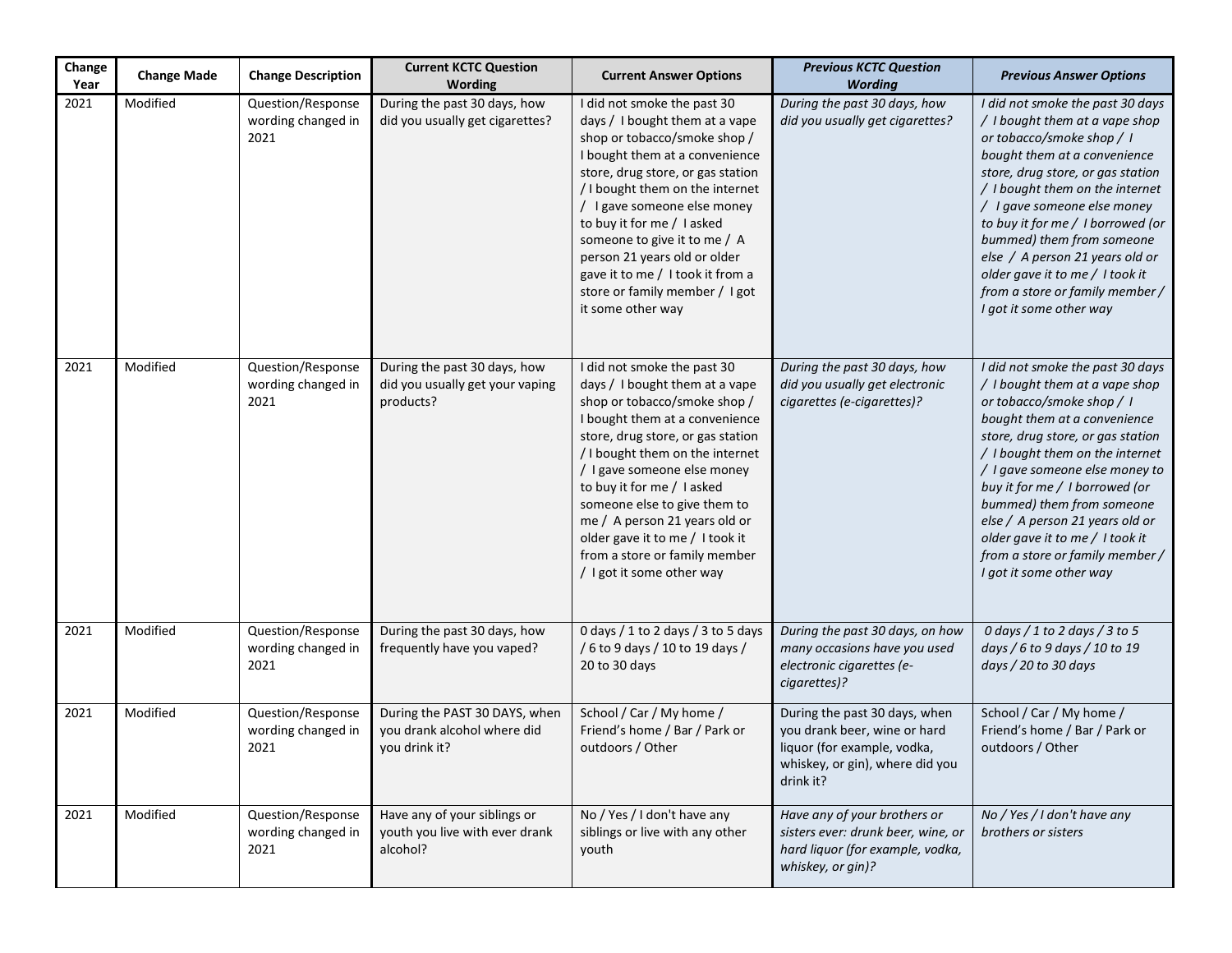| Change<br>Year | <b>Change Made</b> | <b>Change Description</b>                       | <b>Current KCTC Question</b><br>Wording                                                                          | <b>Current Answer Options</b>                                                                                                | <b>Previous KCTC Question</b><br><b>Wording</b>                                                              | <b>Previous Answer Options</b>                                                                                                                                |
|----------------|--------------------|-------------------------------------------------|------------------------------------------------------------------------------------------------------------------|------------------------------------------------------------------------------------------------------------------------------|--------------------------------------------------------------------------------------------------------------|---------------------------------------------------------------------------------------------------------------------------------------------------------------|
| 2021           | Modified           | Question/Response<br>wording changed in<br>2021 | Have any of your siblings or<br>youth you live with: been<br>suspended or expelled from<br>school?               | No / Yes / I don't have any<br>siblings or live with any other<br>youth                                                      | Have any of your brothers or<br>sisters ever: been suspended or<br>expelled from school?                     | No / Yes / I don't have any<br>brothers or sisters                                                                                                            |
| 2021           | Modified           | Question/Response<br>wording changed in<br>2021 | Have any of your siblings or<br>youth you live with: smoked<br>cigarettes?                                       | No / Yes / I don't have any<br>siblings or live with any other<br>youth                                                      | Have any of your brothers or<br>sisters ever: smoked cigarettes?                                             | No / Yes / I don't have any<br>brothers or sisters                                                                                                            |
| 2021           | Modified           | Question/Response<br>wording changed in<br>2021 | Have any of your siblings or<br>youth you live with: taken a gun<br>to school?                                   | No / Yes / I don't have any<br>siblings or live with any other<br>youth                                                      | Have any of your brothers or<br>sisters ever: taken a handgun to<br>school?                                  | No / Yes / I don't have any<br>brothers or sisters                                                                                                            |
| 2021           | Modified           | Question/Response<br>wording changed in<br>2021 | Have any of your siblings or<br>youth you live with: used<br>marijuana?                                          | No / Yes / I don't have any<br>siblings or live with any other<br>youth                                                      | Have any of your brothers or<br>sisters ever: smoked marijuana?                                              | No / Yes / I don't have any<br>brothers or sisters                                                                                                            |
| 2021           | Modified           | Question/Response<br>wording changed in<br>2021 | Have you ever tried vaping?                                                                                      | Never / Once or twice / Once in<br>a while but not regularly /<br>Regularly in the past / Regularly<br>now                   | Have you ever tried electronic<br>cigarettes (e-cigarettes)?                                                 | 1 Never / 2 Once or twice / 3<br>Once in a while but not<br>regularly / 4 Regularly in the<br>past 5 / Regularly now                                          |
| 2021           | Modified           | Question/Response<br>wording changed in<br>2021 | How interesting are most of<br>your courses to you?                                                              | Very interesting / interesting /<br>Quiet interesting / Fairly<br>interesting / Slightly boring /<br>Very boring             | How interesting are most of<br>your courses to you?                                                          | Very interesting / interesting /<br>Quiet interesting / Fairly<br>interesting / Slightly dull / Very<br>dull                                                  |
| 2021           | Modified           | Question/Response<br>wording changed in<br>2021 | How many times in the past 12<br>months have you attacked<br>someone with the idea of<br>seriously hurting them? | Never / 1 to 2 times / 3 to 5<br>times / 6 to 9 times / 10 to 19<br>times / 20 to 29 times / 30 to 39<br>times $/ 40+$ times | How many times in the past<br>year have you: attacked<br>someone with the idea of<br>seriously hurting them? | Never / 1 to 2 occasions / 3 to 5<br>occasions / 6 to 9 occasions / 10<br>to 19 occasions / 20 to 29<br>occasions / 30 to 39 occasions /<br>40+ occasions     |
| 2021           | Modified           | Question/Response<br>wording changed in<br>2021 | How many times in the past 12<br>months have you been<br>arrested?                                               | Never / 1 to 2 times / 3 to 5<br>times / 6 to 9 times / 10 to 19<br>times / 20 to 29 times / 30 to 39<br>times / 40+ times   | How many times in the past<br>year have you: been arrested?                                                  | Never / 1 to 2 occasions / 3 to 5<br>occasions / 6 to 9 occasions / 10<br>to 19 occasions / 20 to 29<br>occasions / 30 to 39 occasions /<br>40+ occasions     |
| 2021           | Modified           | Question/Response<br>wording changed in<br>2021 | How many times in the past 12<br>months have you been drunk or<br>high at school?                                | Never / 1 to 2 times / 3 to 5<br>times / 6 to 9 times / 10 to 19<br>times / 20 to 29 times / 30 to 39<br>times $/40+$ times  | How many times in the past<br>year have you: been drunk or<br>high at school?                                | Never $/$ 1 to 2 occasions $/$ 3 to 5<br>occasions / 6 to 9 occasions / 10<br>to 19 occasions / 20 to 29<br>occasions / 30 to 39 occasions /<br>40+ occasions |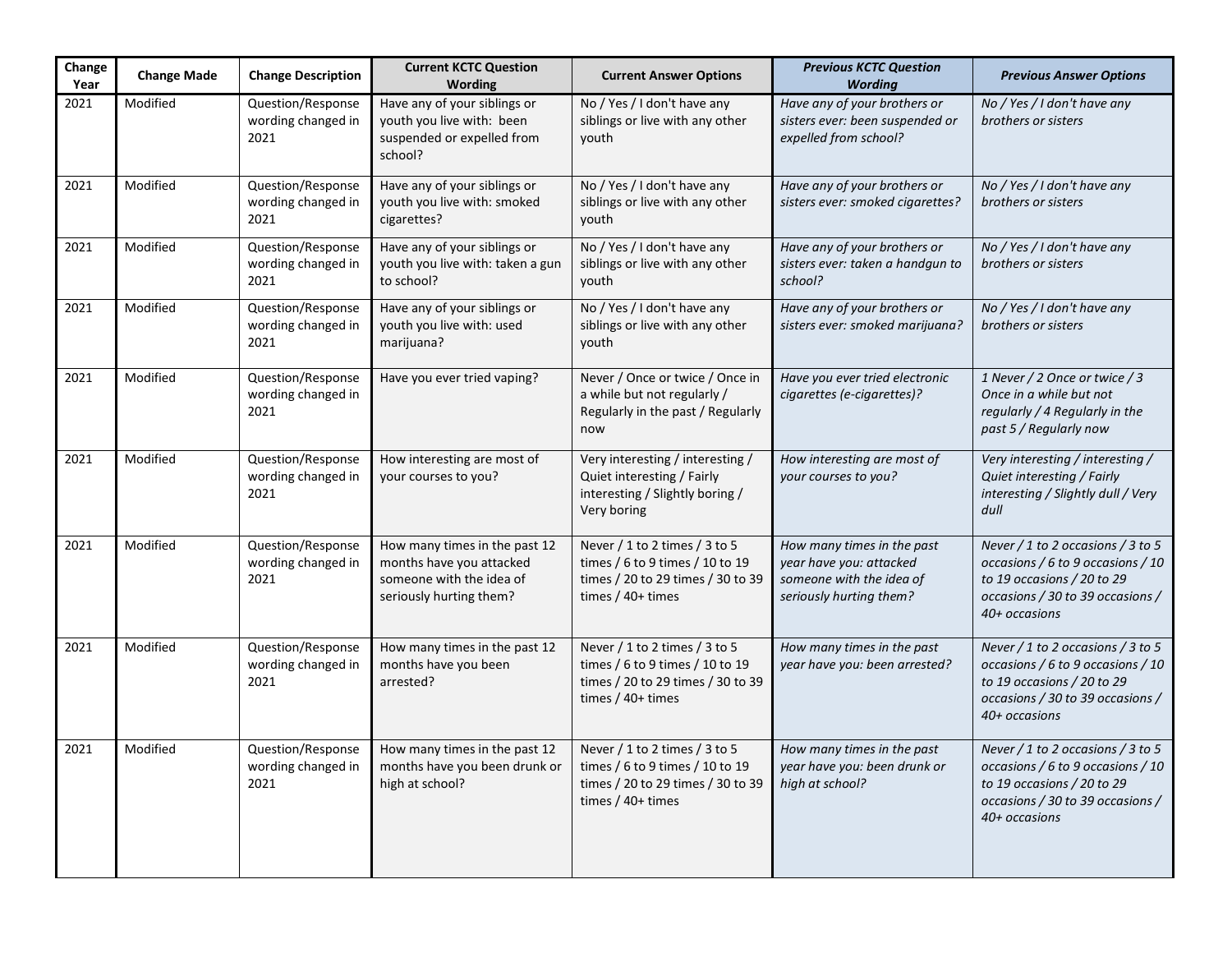| Change<br>Year | <b>Change Made</b> | <b>Change Description</b>                       | <b>Current KCTC Question</b><br>Wording                                                                              | <b>Current Answer Options</b>                                                                                                | <b>Previous KCTC Question</b><br><b>Wording</b>                                                                          | <b>Previous Answer Options</b>                                                                                                                                |
|----------------|--------------------|-------------------------------------------------|----------------------------------------------------------------------------------------------------------------------|------------------------------------------------------------------------------------------------------------------------------|--------------------------------------------------------------------------------------------------------------------------|---------------------------------------------------------------------------------------------------------------------------------------------------------------|
| 2021           | Modified           | Question/Response<br>wording changed in<br>2021 | How many times in the past 12<br>months have you been involved<br>in a fight on school property?                     | Never / 1 to 2 times / 3 to 5<br>times / 6 to 9 times / 10 to 19<br>times / 20 to 29 times / 30 to 39<br>times $/40+$ times  | How many times in the past<br>year have you: been involved in<br>a fight on school property?                             | Never $/$ 1 to 2 occasions $/$ 3 to 5<br>occasions / 6 to 9 occasions / 10<br>to 19 occasions / 20 to 29<br>occasions / 30 to 39 occasions /<br>40+ occasions |
| 2021           | Modified           | Question/Response<br>wording changed in<br>2021 | How many times in the past 12<br>months have you been offered,<br>sold, or given drugs on school<br>property?        | Never / 1 to 2 times / 3 to 5<br>times / 6 to 9 times / 10 to 19<br>times / 20 to 29 times / 30 to 39<br>times / 40+ times   | How many times in the past<br>year have you: been offered,<br>sold, or given drugs on school<br>property?                | Never / 1 to 2 occasions / 3 to 5<br>occasions / 6 to 9 occasions / 10<br>to 19 occasions / 20 to 29<br>occasions / 30 to 39 occasions /<br>40+ occasions     |
| 2021           | Modified           | Question/Response<br>wording changed in<br>2021 | How many times in the past 12<br>months have you been<br>suspended from school?                                      | Never / 1 to 2 times / 3 to 5<br>times / 6 to 9 times / 10 to 19<br>times / 20 to 29 times / 30 to 39<br>times / 40+ times   | How many times in the past<br>year have you: been suspended<br>from school?                                              | Never / 1 to 2 occasions / 3 to 5<br>occasions / 6 to 9 occasions / 10<br>to 19 occasions / 20 to 29<br>occasions / 30 to 39 occasions /<br>40+ occasions     |
| 2021           | Modified           | Question/Response<br>wording changed in<br>2021 | How many times in the past 12<br>months have you carried a gun<br>without permission or<br>supervision?              | Never / 1 to 2 times / 3 to 5<br>times / 6 to 9 times / 10 to 19<br>times / 20 to 29 times / 30 to 39<br>times $/ 40+$ times | How many times in the past<br>year have you: carried a<br>handgun?                                                       | Never / 1 to 2 occasions / 3 to 5<br>occasions / 6 to 9 occasions / 10<br>to 19 occasions / 20 to 29<br>occasions / 30 to 39 occasions /<br>40+ occasions     |
| 2021           | Modified           | Question/Response<br>wording changed in<br>2021 | How many times in the past 12<br>months have you participated<br>in clubs, organizations or<br>activities at school? | Never / 1 to 2 times / 3 to 5<br>times / 6 to 9 times / 10 to 19<br>times / 20 to 29 times / 30 to 39<br>times $/ 40+$ times | How many times in the past<br>year have you: participated in<br>clubs, organizations or activities<br>at school?         | Never / 1 to 2 occasions / 3 to 5<br>occasions / 6 to 9 occasions / 10<br>to 19 occasions / 20 to 29<br>occasions / 30 to 39 occasions /<br>40+ occasions     |
| 2021           | Modified           | Question/Response<br>wording changed in<br>2021 | How many times in the past 12<br>months have you sold illegal<br>drugs?                                              | Never / 1 to 2 times / 3 to 5<br>times / 6 to 9 times / 10 to 19<br>times / 20 to 29 times / 30 to 39<br>times $/40+$ times  | How many times in the past<br>year have you: sold illegal<br>drugs?                                                      | Never / 1 to 2 occasions / 3 to 5<br>occasions / 6 to 9 occasions / 10<br>to 19 occasions / 20 to 29<br>occasions / 30 to 39 occasions /<br>40+ occasions     |
| 2021           | Modified           | Question/Response<br>wording changed in<br>2021 | How many times in the past 12<br>months have you stolen or tried<br>to steal a car or other vehicle?                 | Never / 1 to 2 times / 3 to 5<br>times / 6 to 9 times / 10 to 19<br>times / 20 to 29 times / 30 to 39<br>times $/40+$ times  | How many times in the past<br>year have you: stolen or tried to<br>steal a motor vehicle such as a<br>car or motorcycle? | Never / 1 to 2 occasions / 3 to 5<br>occasions / 6 to 9 occasions / 10<br>to 19 occasions / 20 to 29<br>occasions / 30 to 39 occasions /<br>40+ occasions     |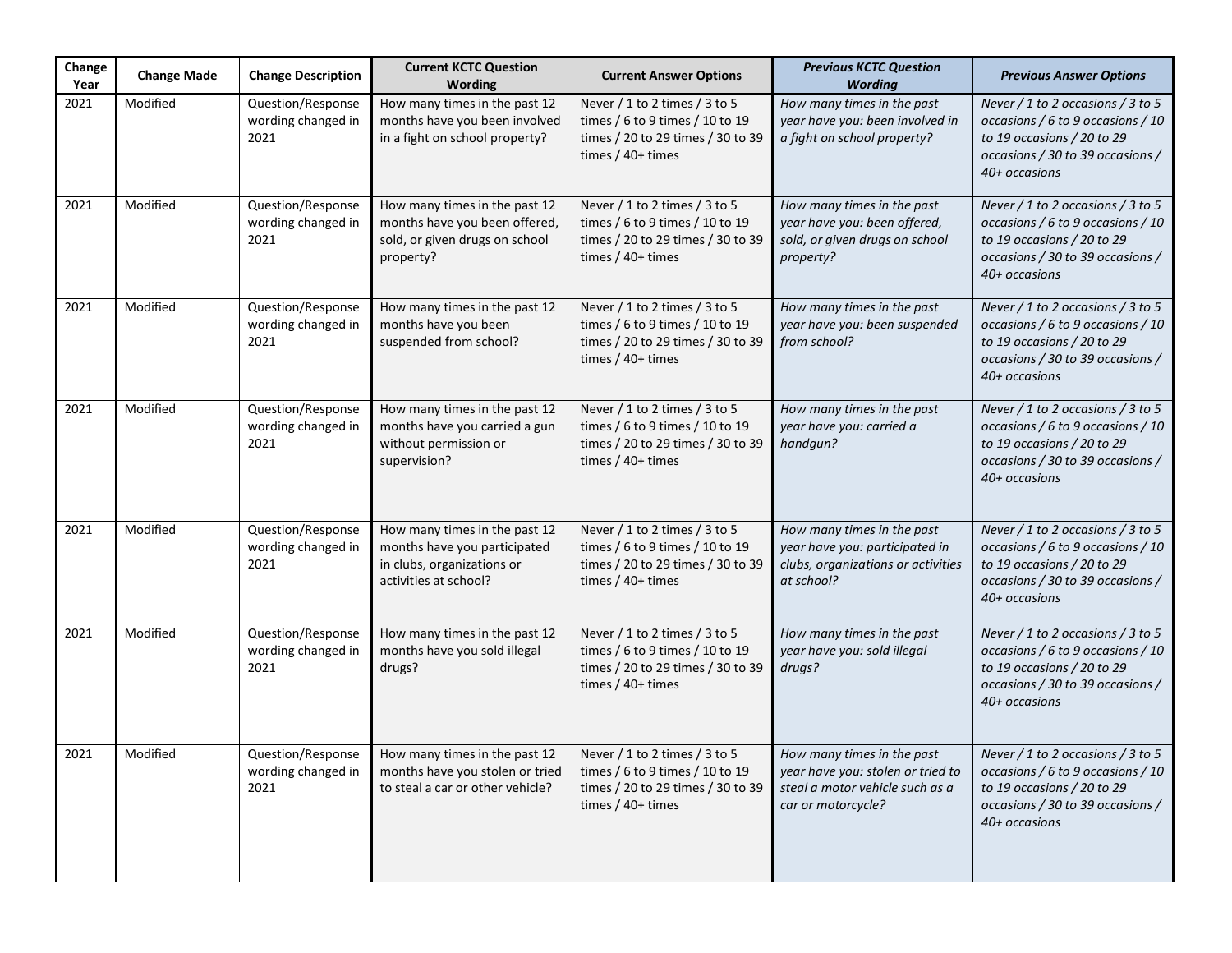| Change<br>Year | <b>Change Made</b> | <b>Change Description</b>                                   | <b>Current KCTC Question</b><br>Wording                                                                                                          | <b>Current Answer Options</b>                                                                                                  | <b>Previous KCTC Question</b><br><b>Wording</b>                                                                                                                          | <b>Previous Answer Options</b>                                                                                                                            |
|----------------|--------------------|-------------------------------------------------------------|--------------------------------------------------------------------------------------------------------------------------------------------------|--------------------------------------------------------------------------------------------------------------------------------|--------------------------------------------------------------------------------------------------------------------------------------------------------------------------|-----------------------------------------------------------------------------------------------------------------------------------------------------------|
| 2021           | Modified           | Question/Response<br>wording changed in<br>2021             | How many times in the past 12<br>months have you taken a gun to<br>school?                                                                       | Never $/1$ to 2 times $/3$ to 5<br>times / 6 to 9 times / 10 to 19<br>times / 20 to 29 times / 30 to 39<br>times $/ 40+$ times | How many times in the past<br>year have you: taken a handgun<br>to school?                                                                                               | Never / 1 to 2 occasions / 3 to 5<br>occasions / 6 to 9 occasions / 10<br>to 19 occasions / 20 to 29<br>occasions / 30 to 39 occasions /<br>40+ occasions |
| 2021           | Modified           | Question/Response<br>wording changed in<br>2021             | How many times in the past 12<br>months have you volunteered<br>to do community service?                                                         | Never / 1 to 2 times / 3 to 5<br>times / 6 to 9 times / 10 to 19<br>times / 20 to 29 times / 30 to 39<br>times $/ 40+$ times   | How many times in the past<br>year have you: volunteered to<br>do community service?                                                                                     | Never / 1 to 2 occasions / 3 to 5<br>occasions / 6 to 9 occasions / 10<br>to 19 occasions / 20 to 29<br>occasions / 30 to 39 occasions /<br>40+ occasions |
| 2022           | Modified           | Wording changed<br>from<br>'neighborhood' to<br>'community' | How much do each of the<br>following statements describe<br>your community? crime and/or<br>drug selling                                         | NO! / no / yes / YES!                                                                                                          |                                                                                                                                                                          |                                                                                                                                                           |
| 2022           | Modified           | Wording changed<br>from<br>'neighborhood' to<br>'community' | How much do each of the<br>following statements describe<br>your community? fights                                                               | NO! / no / yes / YES!                                                                                                          |                                                                                                                                                                          |                                                                                                                                                           |
| 2022           | Modified           | Wording changed<br>from<br>'neighborhood' to<br>'community' | How much do each of the<br>following statements describe<br>your community? lots of empty<br>or abandoned buildings                              | NO! / no / yes / YES!                                                                                                          |                                                                                                                                                                          |                                                                                                                                                           |
| 2022           | Modified           | Wording changed<br>from<br>'neighborhood' to<br>'community' | How much do each of the<br>following statements describe<br>your community? lots of graffiti                                                     | NO! / no / yes / YES!                                                                                                          |                                                                                                                                                                          |                                                                                                                                                           |
| 2021           | Modified           | Question/Response<br>wording changed in<br>2021             | How much do you think people<br>risk harming themselves<br>physically or in other ways if<br>they use vaping products some<br>days or every day? | No risk / Slight risk / Moderate<br>risk / Great risk                                                                          | How much do you think people<br>risk harming themselves<br>physically or in other ways if<br>they use electronic cigarettes<br>(e-cigarettes) some days or<br>every day? | No risk / Slight risk / Moderate<br>risk / Great risk                                                                                                     |
| 2022           | Added              | Question added                                              | How often are you able to<br>control your emotions when<br>you need to?                                                                          | Almost never / Once in a while /<br>Sometimes / Often / Almost<br>always                                                       |                                                                                                                                                                          |                                                                                                                                                           |
| 2022           | Added              | Question added                                              | How often are you able to get<br>yourself to relax once you get<br>upset?                                                                        | Almost never / Once in a while /<br>Sometimes / Often / Almost<br>always                                                       |                                                                                                                                                                          |                                                                                                                                                           |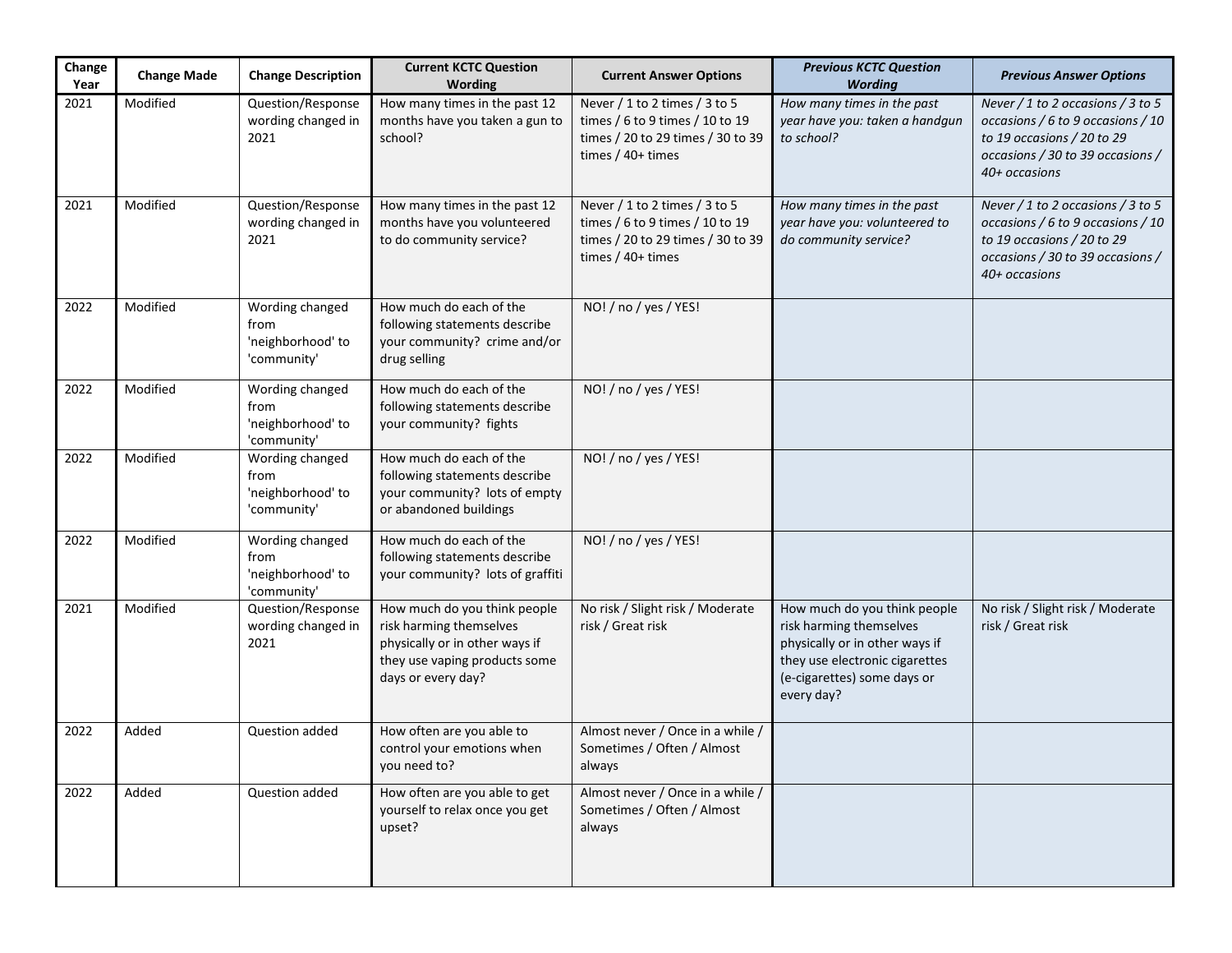| Change<br>Year | <b>Change Made</b> | <b>Change Description</b>                                        | <b>Current KCTC Question</b><br>Wording                                                                                     | <b>Current Answer Options</b>                                                | <b>Previous KCTC Question</b><br><b>Wording</b>                                                                                         | <b>Previous Answer Options</b>                                               |
|----------------|--------------------|------------------------------------------------------------------|-----------------------------------------------------------------------------------------------------------------------------|------------------------------------------------------------------------------|-----------------------------------------------------------------------------------------------------------------------------------------|------------------------------------------------------------------------------|
| 2022           | Added              | Question added                                                   | How often are you able to pull<br>yourself out of a bad mood?                                                               | Almost never / Once in a while /<br>Sometimes / Often / Almost<br>always     |                                                                                                                                         |                                                                              |
| 2021           | Modified           | Question/Response<br>wording changed in<br>2021                  | How often do the adult(s) you<br>live with tell you that they are<br>proud of you for something you<br>have done?           | Never or almost never /<br>Sometimes / Often / All the<br>time               | How often do your parents tell<br>you that they are proud of you<br>for something you have done?                                        | Never or almost never /<br>Sometimes / Often / All the time                  |
| 2021           | Modified           | Question/Response<br>wording changed in<br>2021                  | How often do you feel that the<br>schoolwork you are assigned is<br>meaningful and important?                               | Never / Not often / Sometimes<br>/ Often / Almost always                     | How often do you feel that the<br>schoolwork you are assigned is<br>meaningful and important?                                           | Never / Seldom / Sometimes /<br>Often / Almost Always                        |
| 2021           | Modified           | Question/Response<br>wording changed in<br>2021                  | How old were you when you<br>first began drinking alcohol<br>regularly, that is, at least once<br>or twice a month?         | Never have / 10 or Younger / 11<br>/ 12 / 13 / 14 / 15 / 16 / 17 or<br>older | How old were you when you<br>are first: began drinking<br>alcoholic beverages regularly<br>that is, at least once or twice a<br>month?  | Never have / 10 or Younger / 11<br>/ 12 / 13 / 14 / 15 / 16 / 17 or<br>older |
| 2021           | Modified           | Question/Response<br>wording changed in<br>2021                  | How old were you when you<br>first had more than a sip or two<br>of alcohol?                                                | Never have / 10 or Younger / 11<br>/ 12 / 13 / 14 / 15 / 16 / 17 or<br>older | How old were you when you<br>are first: had more than a sip or<br>two of beer, wine, or hard<br>liquor (ex. vodka, whiskey, or<br>gin)? | Never have / 10 or Younger / 11<br>/ 12 / 13 / 14 / 15 / 16 / 17 or<br>older |
| 2021           | Modified           | Question/Response<br>wording changed in<br>2021                  | How old were you when you<br>first vaped?                                                                                   | Never have / 10 or Younger / 11<br>/ 12 / 13 / 14 / 15 / 16 / 17 or<br>older | How old were you when you<br>first used an electronic cigarette<br>(e-cigarette)?                                                       | Never have / 10 or Younger / 11<br>/ 12 / 13 / 14 / 15 / 16 / 17 or<br>older |
| 2022           | Modified           | Wording change<br>from 'parents' to<br>'adults you live<br>with' | How wrong do the adult(s) you<br>live with feel it would be for<br>you to: pick a fight with<br>someone?                    | Very Wrong / Wrong / A Little<br>Bit Wrong / Not Wrong at All                |                                                                                                                                         |                                                                              |
| 2022           | Modified           | Wording change<br>from 'parents' to<br>'adults you live<br>with' | How wrong do the adult(s) you<br>live with feel it would be for<br>you to: smoke marijuana?                                 | Very Wrong / Wrong / A Little<br>Bit Wrong / Not Wrong at All                |                                                                                                                                         |                                                                              |
| 2022           | Modified           | Wording change<br>from 'parents' to<br>'adults you live<br>with' | How wrong do the adult(s) you<br>live with feel it would be for<br>you to: steal anything worth<br>more than \$5.00?        | Very Wrong / Wrong / A Little<br>Bit Wrong / Not Wrong at All                |                                                                                                                                         |                                                                              |
| 2022           | Modified           | Wording change<br>from 'parents' to<br>'adults you live<br>with' | How wrong do the adult(s) you<br>live with feel it would be for<br>you to: use prescription drugs<br>not prescribed to you? | Very Wrong / Wrong / A Little<br>Bit Wrong / Not Wrong at All                |                                                                                                                                         |                                                                              |
| 2022           | Modified           | Wording change<br>from 'parents' to<br>'adults you live<br>with' | How wrong do the adult(s) you<br>live with feel it would be for<br>you to: vape some days or<br>every day?                  | Very Wrong / Wrong / A Little<br>Bit Wrong / Not Wrong at All                |                                                                                                                                         |                                                                              |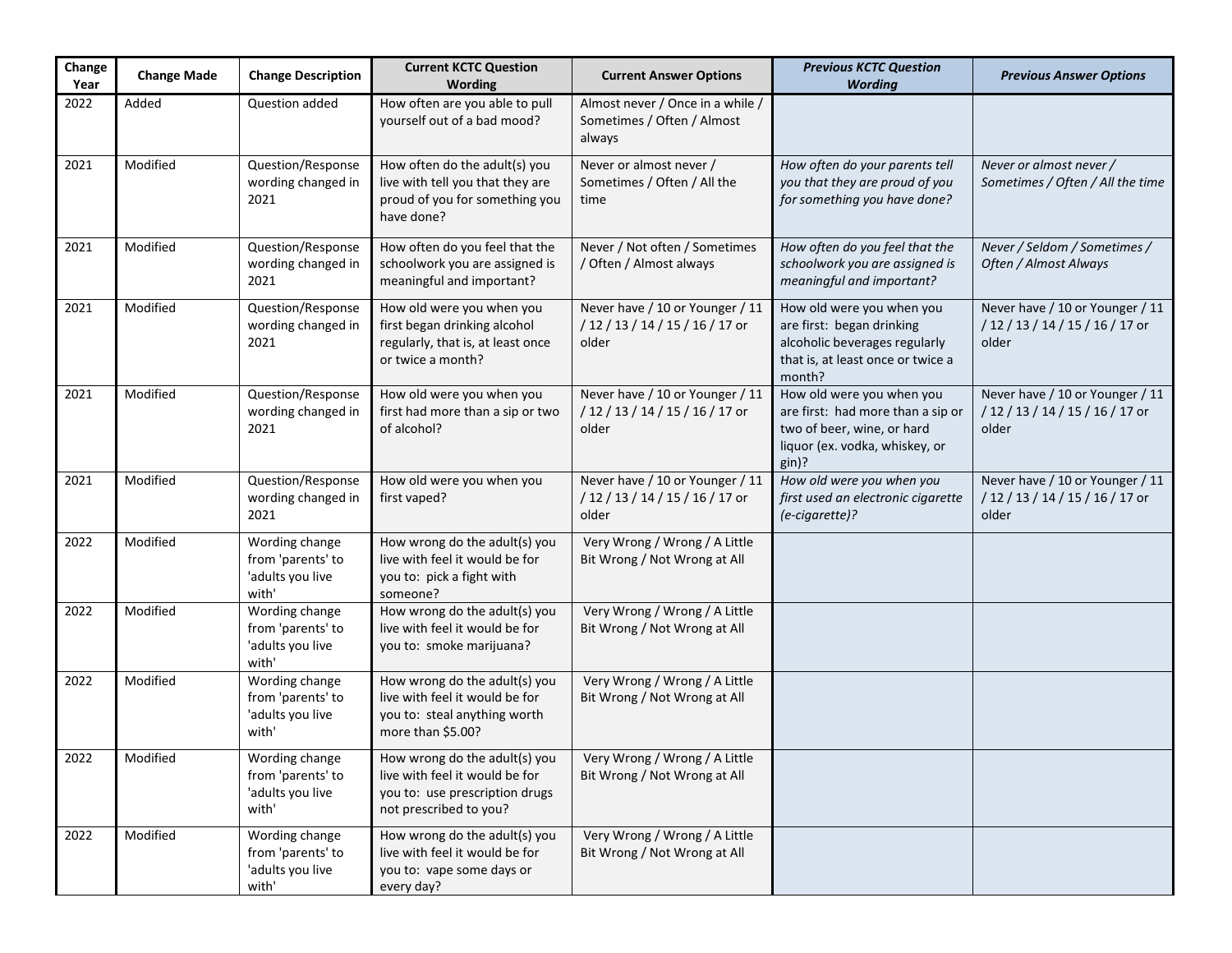| Change<br>Year | <b>Change Made</b> | <b>Change Description</b>                                        | <b>Current KCTC Question</b><br>Wording                                                                                                                                    | <b>Current Answer Options</b>                                 | <b>Previous KCTC Question</b><br><b>Wording</b>                                                                                                                                         | <b>Previous Answer Options</b>                                |
|----------------|--------------------|------------------------------------------------------------------|----------------------------------------------------------------------------------------------------------------------------------------------------------------------------|---------------------------------------------------------------|-----------------------------------------------------------------------------------------------------------------------------------------------------------------------------------------|---------------------------------------------------------------|
| 2022           | Modified           | Wording change<br>from 'parents' to<br>'adults you live<br>with' | How wrong do the adult(s) you<br>live with feel it would be for<br>you to: have one or two drinks<br>of an alcoholic beverage nearly<br>every day?                         | Very Wrong / Wrong / A Little<br>Bit Wrong / Not Wrong at All |                                                                                                                                                                                         |                                                               |
| 2022           | Modified           | Wording change<br>from 'parents' to<br>'adults you live<br>with' | How wrong do the adult(s) you<br>live with feel it would be for<br>you to: smoke cigarettes?                                                                               | Very Wrong / Wrong / A Little<br>Bit Wrong / Not Wrong at All |                                                                                                                                                                                         |                                                               |
| 2022           | Modified           | Wording change<br>from 'parents' to<br>'adults you live<br>with' | How wrong do the adult(s) you<br>live with feel it would be for<br>you to: spray graffiti, tag, write<br>or draw on other's property<br>without the owner's<br>permission? | Very Wrong / Wrong / A Little<br>Bit Wrong / Not Wrong at All |                                                                                                                                                                                         |                                                               |
| 2021           | Modified           | Question/Response<br>wording changed in<br>2021                  | How wrong do you think it is for<br>someone your age to drink<br>alcohol regularly, at least once<br>or twice a month?                                                     | Very Wrong / Wrong / A Little<br>Bit Wrong / Not Wrong at All | How wrong do you think it is for<br>someone your age to drink<br>beer, wine, or hard liquor (for<br>example, vodka, whiskey, or<br>gin) regularly?                                      | Very Wrong / Wrong / A Little<br>Bit Wrong / Not Wrong at All |
| 2021           | Modified           | Question/Response<br>wording changed in<br>2021                  | How wrong do you think it is for<br>someone your age to skip<br>school when the adult(s) they<br>live with think they're at<br>school?                                     | Very Wrong / Wrong / A Little<br>Bit Wrong / Not Wrong at All | How wrong do you think it is for<br>someone your age to stay away<br>from school all day when their<br>parents think they're at school?                                                 | Very Wrong / Wrong / A Little<br>Bit Wrong / Not Wrong at All |
| 2021           | Modified           | Question/Response<br>wording changed in<br>2021                  | How wrong do you think it is for<br>someone your age to vape?                                                                                                              | Very Wrong / Wrong / A Little<br>Bit Wrong / Not Wrong at All | How wrong do you think it is for<br>someone your age to: use<br>electronic cigarettes (e-<br>cigarettes)?                                                                               | Very Wrong / Wrong / A Little<br>Bit Wrong / Not Wrong at All |
| 2021           | Modified           | Question/Response<br>wording changed in<br>2021                  | How wrong do your parents<br>feel it would be for you to drink<br>alcohol at least once or twice a<br>month?                                                               | Very Wrong / Wrong / A Little<br>Bit Wrong / Not Wrong at All | How wrong do your parents feel<br>it would be for you to drink<br>beer, wine, or hard liquor (for<br>example, vodka, whiskey, or<br>gin) regularly (at least once or<br>twice a month)? | Very Wrong / Wrong / A Little<br>Bit Wrong / Not Wrong at All |
| 2021           | Modified           | Question/Response<br>wording changed in<br>2021                  | How wrong do your parents<br>feel it would be for you to drink<br>alcohol at least once or twice a<br>month?                                                               | Very Wrong / Wrong / A Little<br>Bit Wrong / Not Wrong at All | How wrong do your parents feel<br>it would be for you to: drink<br>beer, wine, or hard liquor<br>regularly?                                                                             | Very Wrong / Wrong / A Little<br>Bit Wrong / Not Wrong at All |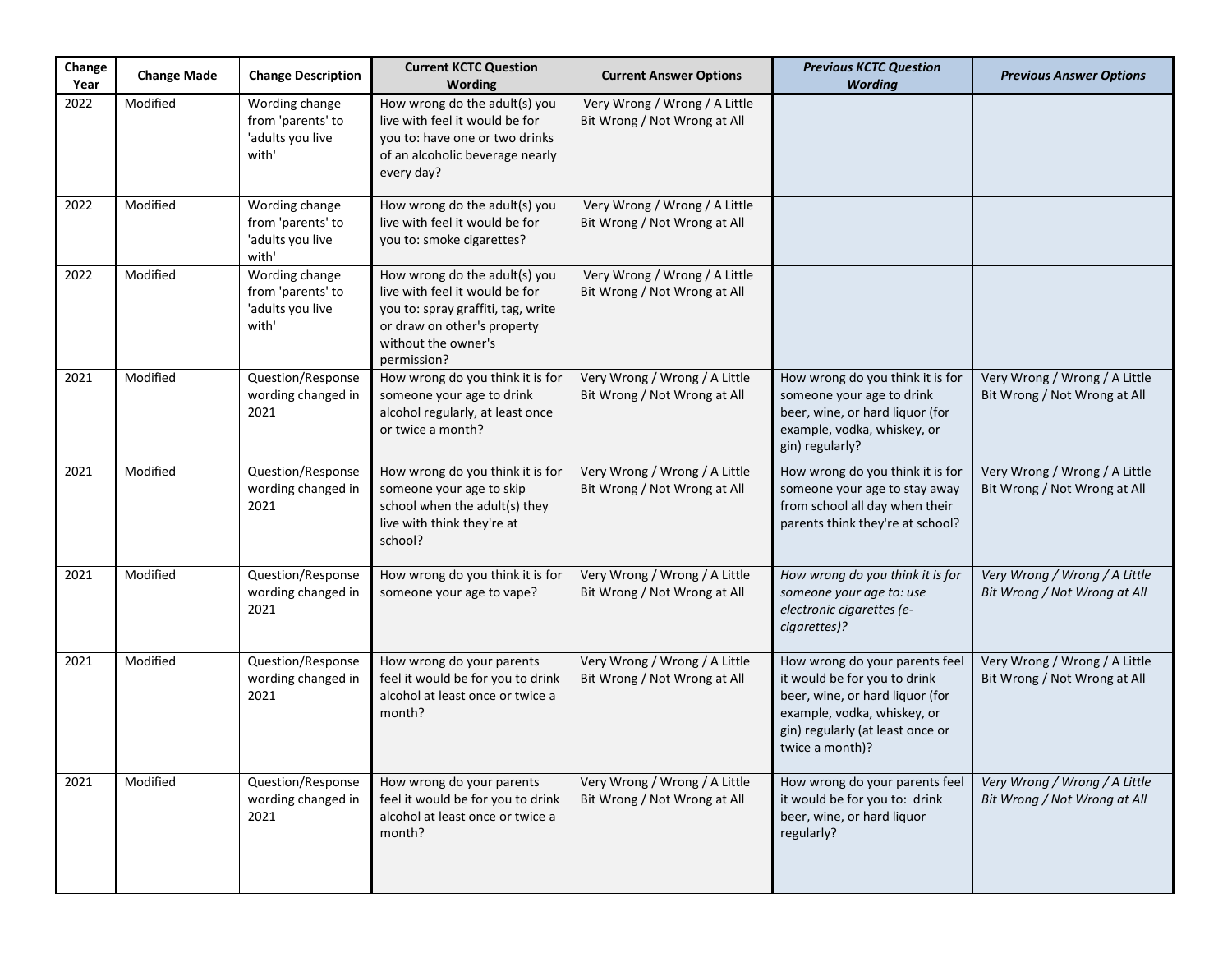| Change<br>Year | <b>Change Made</b> | <b>Change Description</b>                                        | <b>Current KCTC Question</b><br>Wording                                                                                       | <b>Current Answer Options</b>                                 | <b>Previous KCTC Question</b><br><b>Wording</b>                                                                                      | <b>Previous Answer Options</b>                                |
|----------------|--------------------|------------------------------------------------------------------|-------------------------------------------------------------------------------------------------------------------------------|---------------------------------------------------------------|--------------------------------------------------------------------------------------------------------------------------------------|---------------------------------------------------------------|
| 2021           | Modified           | Question/Response<br>wording changed in<br>2021                  | How wrong do your parents<br>feel it would be for you to vape<br>some days or every day?                                      | Very Wrong / Wrong / A Little<br>Bit Wrong / Not Wrong at All | How wrong do your parents feel<br>it would be for you to: use<br>electronic cigarettes (e-<br>cigarettes) some days or every<br>day? | Very Wrong / Wrong / A Little<br>Bit Wrong / Not Wrong at All |
| 2022           | Modified           | Wording change<br>from 'parents' to<br>'adults you live<br>with' | How wrong does the adult(s)<br>you live with feel it would be<br>for you to: drink alcohol at least<br>once or twice a month? | Very Wrong / Wrong / A Little<br>Bit Wrong / Not Wrong at All |                                                                                                                                      |                                                               |
| 2022           | Modified           | Wording changed<br>from<br>'neighborhood' to<br>'community'      | How wrong would most adults<br>in your community think it is for<br>kids your age to drink alcohol?                           | Very Wrong / Wrong / A Little<br>Bit Wrong / Not Wrong at All |                                                                                                                                      |                                                               |
| 2022           | Modified           | Wording changed<br>from<br>'neighborhood' to<br>'community'      | How wrong would most adults<br>in your community think it is for<br>kids your age to smoke<br>cigarettes?                     | Very Wrong / Wrong / A Little<br>Bit Wrong / Not Wrong at All |                                                                                                                                      |                                                               |
| 2022           | Modified           | Wording changed<br>from<br>'neighborhood' to<br>'community'      | How wrong would most adults<br>your community think it is for<br>kids your age to use marijuana?                              | Very Wrong / Wrong / A Little<br>Bit Wrong / Not Wrong at All |                                                                                                                                      |                                                               |
| 2022           | Modified           | Wording changed<br>from<br>'neighborhood' to<br>'community'      | I feel safe in the area around<br>where I live.                                                                               | NO! / no / yes / YES!                                         |                                                                                                                                      |                                                               |
| 2022           | Modified           | Wording changed<br>from<br>'neighborhood' to<br>'community'      | I like the area around where I<br>live                                                                                        | NO! / no / yes / YES!                                         |                                                                                                                                      |                                                               |
| 2022           | Modified           | Wording changed<br>from<br>'neighborhood' to<br>'community'      | I would like to get out of the<br>area around where I live.                                                                   | NO! / no / yes / YES!                                         |                                                                                                                                      |                                                               |
| 2021           | Modified           | Question/Response<br>wording changed in<br>2021                  | If I had a personal problem, I<br>could ask the adult(s) I live with<br>for help.                                             | NO! / no / yes / YES!                                         | If I had a personal problem, I<br>could ask my mom or dad for<br>help.                                                               | NO! / no / yes / YES!                                         |
| 2022           | Modified           | Wording changed<br>from<br>'neighborhood' to<br>'community'      | If I had to move, I would miss<br>the area around where I live                                                                | NO! / no / yes / YES!                                         |                                                                                                                                      |                                                               |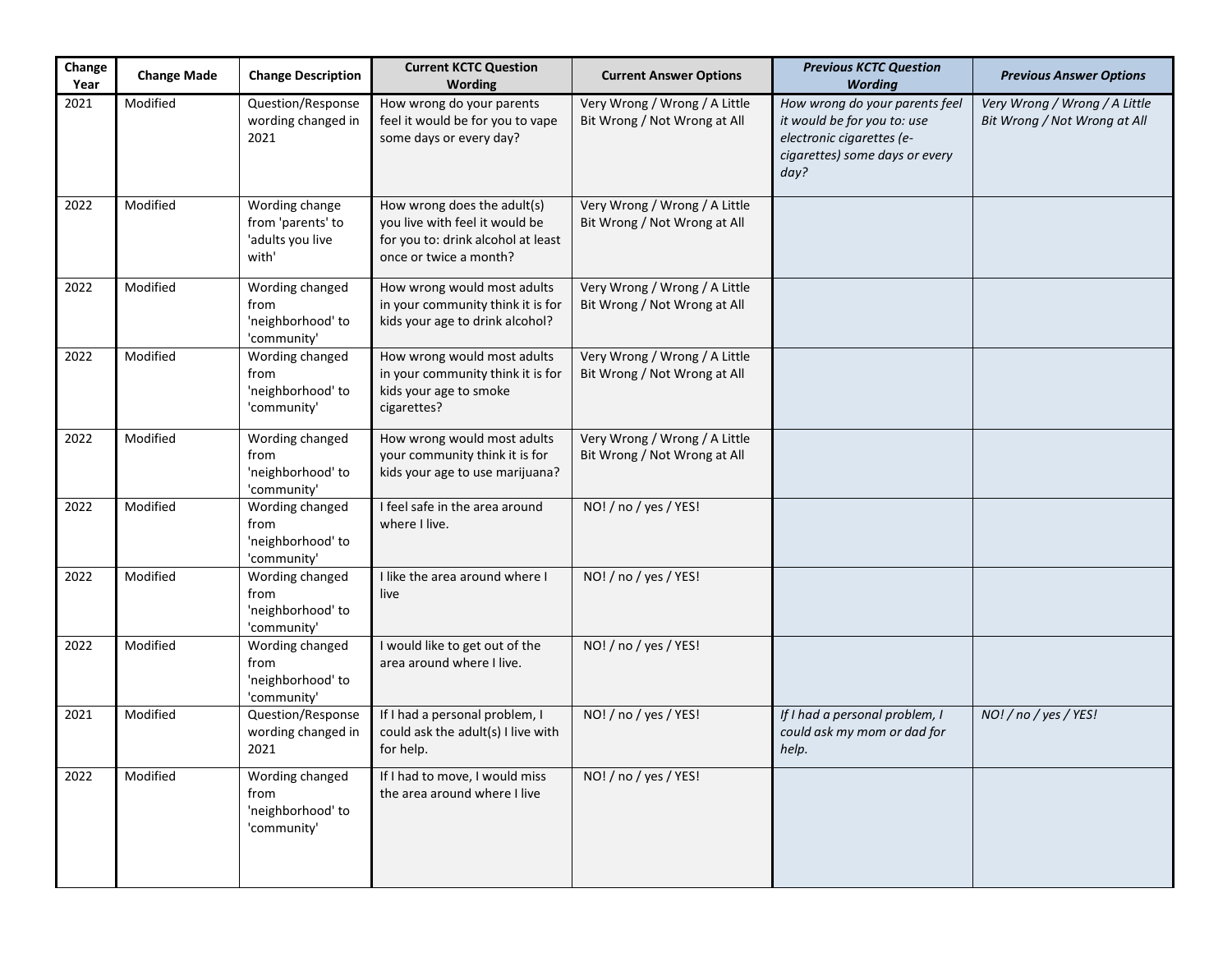| Change<br>Year | <b>Change Made</b> | <b>Change Description</b>                       | <b>Current KCTC Question</b><br>Wording                                                                                                       | <b>Current Answer Options</b>                                                                                                                       | <b>Previous KCTC Question</b><br><b>Wording</b>                                                                                                    | <b>Previous Answer Options</b>                                                                                                                     |
|----------------|--------------------|-------------------------------------------------|-----------------------------------------------------------------------------------------------------------------------------------------------|-----------------------------------------------------------------------------------------------------------------------------------------------------|----------------------------------------------------------------------------------------------------------------------------------------------------|----------------------------------------------------------------------------------------------------------------------------------------------------|
| 2021           | Modified           | Question/Response<br>wording changed in<br>2021 | If you carried a gun without<br>permission or supervision,<br>would you be caught by the<br>adult(s) you live with?                           | NO! / no / yes / YES!                                                                                                                               | If you carried a handgun<br>without your parents'<br>permission, would you be<br>caught by your parents?                                           | NO! / no / yes / YES!                                                                                                                              |
| 2021           | Modified           | Question/Response<br>wording changed in<br>2021 | If you drank alcohol without<br>permission, would you be<br>caught by the adult(s) you live<br>with?                                          | NO! / no / yes / YES!                                                                                                                               | If you drank some beer, wine, or<br>hard liquor without your<br>parents' permission, would you<br>be caught by your parents?                       | NO! / no / yes / YES!                                                                                                                              |
| 2021           | Modified           | Question/Response<br>wording changed in<br>2021 | If you skipped school without<br>permission, would you be<br>caught by the adult(s) you live<br>with?                                         | NO! / no / yes / YES!                                                                                                                               | If you skipped school without<br>your parents' permission, would<br>you be caught by your parents?                                                 | NO! / no / yes / YES!                                                                                                                              |
| 2021           | Modified           | Question/Response<br>wording changed in<br>2021 | If you wanted to, how easy<br>would it be for you to get<br>alcohol?                                                                          | Very Hard / Sort of Hard / Sort<br>of Easy / Very Easy                                                                                              | If you wanted to get some beer,<br>wine, or hard liquor, how easy<br>would it be for you to get some?                                              | Very Hard / Sort of Hard / Sort<br>of Easy / Very Easy                                                                                             |
| 2021           | Modified           | Question/Response<br>wording changed in<br>2021 | In the PAST 12 MONTHS, have<br>you gambled for money or<br>anything of value?                                                                 | Yes / No                                                                                                                                            | In the PAST 12 MONTHS, have<br>you gambled for money or<br>anything of value?                                                                      | Yes / No                                                                                                                                           |
| 2021           | Modified           | Question/Response<br>wording changed in<br>2021 | In the past 12 months, have you<br>seen or heard media messages<br>about preventing alcohol,<br>tobacco, or other drug use?                   | Yes / No / Don't know or can't<br>say                                                                                                               | During the past 12 months, do<br>you recall hearing, reading or<br>watching an advertisement<br>about prevention or substance<br>abuse?            | Yes / No / Don't know or can't<br>say                                                                                                              |
| 2021           | Modified           | Question/Response<br>wording changed in<br>2021 | In the PAST 12 MONTHS, have<br>you talked with the adults you<br>live with about the dangers of<br>tobacco, alcohol, or drug use?             | Yes / No / Don't know or can't<br>say                                                                                                               | During the past 12 months,<br>have you talked with at least<br>one of your parents about the<br>dangers of tobacco, alcohol or<br>drug use?        | Yes / No / Don't know or can't<br>say                                                                                                              |
| 2021           | Modified           | Question/Response<br>wording changed in<br>2021 | In the past 12 months, how<br>many times have you<br>participated in any type of<br>fantasy sports betting, whether<br>for money or for free? | Never / Yes, but not in the past<br>12 months / A few times in past<br>year / Once or twice a month /<br>Once or twice a week / Almost<br>every day | In the past year, how many<br>times (if any) have you:<br>participated in any type of<br>fantasy sports betting, whether<br>for money or for free? | Never / Yes, but not in the past<br>year / A few occasions in past<br>year / Once or twice a month /<br>Once or twice a week / Almost<br>every day |
| 2021           | Modified           | Question/Response<br>wording changed in<br>2021 | In the past 12 months, how<br>many times have you felt like<br>you would like to stop<br>gambling, but didn't think you<br>could?             | Never / Yes, but not in the past<br>12 months / A few times in past<br>year / Once or twice a month /<br>Once or twice a week / Almost<br>every day | In the past year, how many<br>times (if any) have you: felt like<br>you would like to stop<br>gambling, but didn't think you<br>could?             | Never / Yes, but not in the past<br>year / A few occasions in past<br>year / Once or twice a month /<br>Once or twice a week / Almost<br>every day |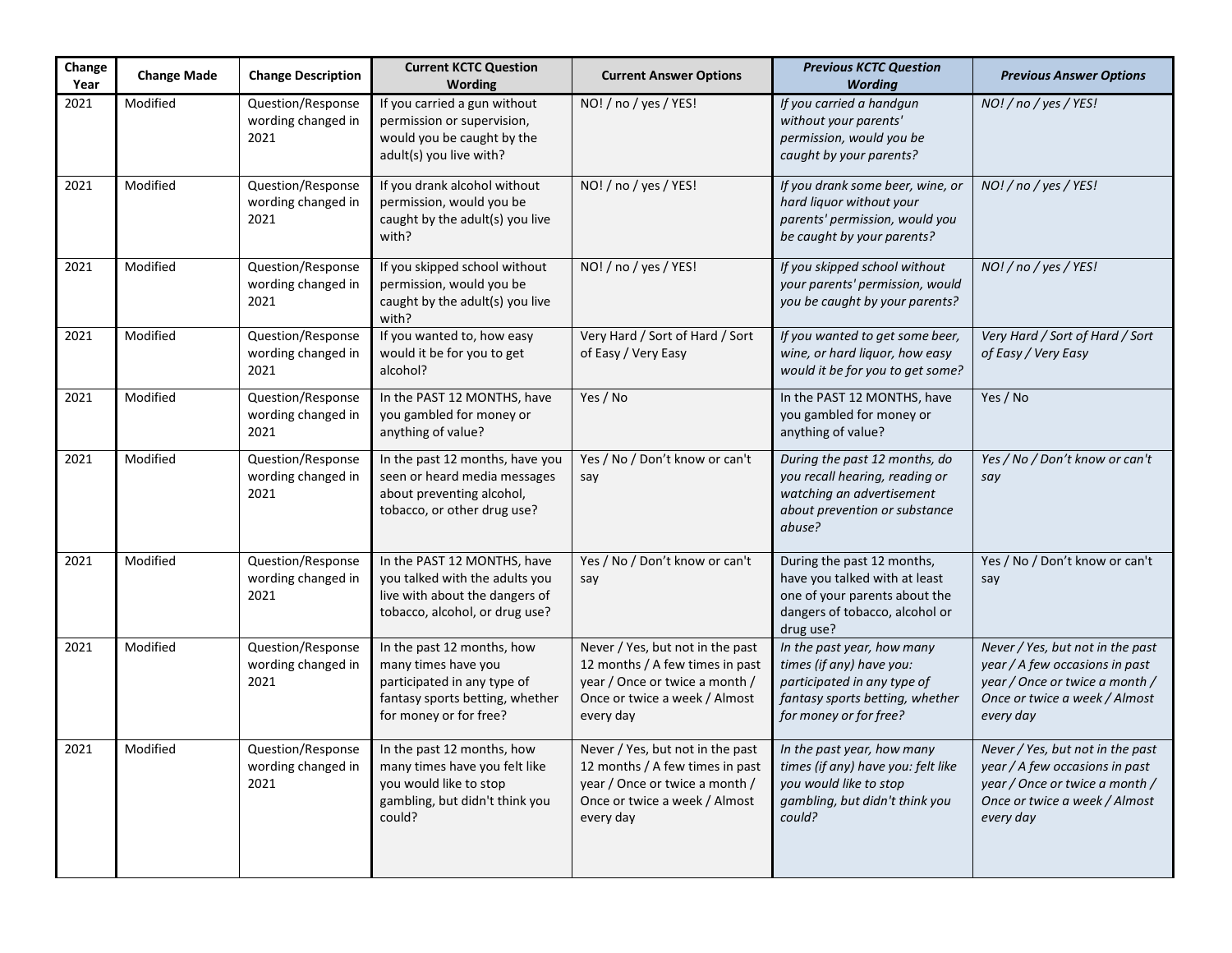| Change<br>Year | <b>Change Made</b> | <b>Change Description</b>                                        | <b>Current KCTC Question</b><br><b>Wording</b>                                                                                                                                                  | <b>Current Answer Options</b>                                                                                                                       | <b>Previous KCTC Question</b><br><b>Wording</b>                                                                                                                                                              | <b>Previous Answer Options</b>                                                                                                                     |
|----------------|--------------------|------------------------------------------------------------------|-------------------------------------------------------------------------------------------------------------------------------------------------------------------------------------------------|-----------------------------------------------------------------------------------------------------------------------------------------------------|--------------------------------------------------------------------------------------------------------------------------------------------------------------------------------------------------------------|----------------------------------------------------------------------------------------------------------------------------------------------------|
| 2021           | Modified           | Question/Response<br>wording changed in<br>2021                  | In the past 12 months, how<br>many times have you played<br>the lottery or scratch-off<br>tickets?                                                                                              | Never / Yes, but not in the past<br>12 months / A few times in past<br>year / Once or twice a month /<br>Once or twice a week / Almost<br>every day | In the past year, how many<br>times (if any) have you: played<br>the lottery or scratch-off<br>tickets?                                                                                                      | Never / Yes, but not in the past<br>year / A few occasions in past<br>year / Once or twice a month /<br>Once or twice a week / Almost<br>every day |
| 2021           | Modified           | Question/Response<br>wording changed in<br>2021                  | In the past 12 months, how<br>many times have you spent any<br>real money on games you can<br>play on your phone or<br>computer to buy credits, extra<br>lives, or upgrades?                    | Never / Yes, but not in the past<br>12 months / A few times in past<br>year / Once or twice a month /<br>Once or twice a week / Almost<br>every day | In the past year, how many<br>times (if any) have you: spent<br>any real money on games you<br>can play on your phone or<br>computer to buy credits, extra<br>lives, or upgrades?                            | Never / Yes, but not in the past<br>year / A few occasions in past<br>year / Once or twice a month /<br>Once or twice a week / Almost<br>every day |
| 2021           | Modified           | Question/Response<br>wording changed in<br>2021                  | In YOUR LIFETIME, on how<br>many occasions (if any) have<br>you sniffed glue, or inhaled<br>gases or sprays?                                                                                    | 0 occasions / 1 to 2 occasions /<br>3 to 5 occasions / 6 to 9<br>occasions / 10 to 19 occasions /<br>20 to 39 occasions / 40 or more                | On how many occasions (if any)<br>have you sniffed glue, breathed<br>the contents of an aerosol spray<br>can, or inhaled other gases or<br>sprays in order to get high in<br>your lifetime?                  | 0 occasions / 1 to 2 occasions /<br>3 to 5 occasions / 6 to 9<br>occasions / 10 to 19 occasions /<br>20 to 39 occasions / 40 or more               |
| 2021           | Modified           | Question/Response<br>wording changed in<br>2021                  | In YOUR LIFETIME, on how<br>many occasions (if any) have<br>you: had alcohol? (More than<br>just a few sips)                                                                                    | 0 occasions / 1 to 2 occasions /<br>3 to 5 occasions / 6 to 9<br>occasions / 10 to 19 occasions /<br>20 to 39 occasions / 40 or more                | On how many times have you<br>had beer, wine, or hard liquor<br>to drink in your lifetime? (More<br>than just a few sips)                                                                                    | 0 occasions / 1 to 2 occasions /<br>3 to 5 occasions / 6 to 9<br>occasions / 10 to 19 occasions /<br>20 to 39 occasions / 40 or more               |
| 2022           | Modified           | Wording change<br>from 'parents' to<br>'adults you live<br>with' | Is anyone in your family<br>(including adults you live with,<br>brothers, sisters, stepbrothers,<br>or stepsisters) currently serving<br>in the United States military?                         | Yes / No                                                                                                                                            |                                                                                                                                                                                                              |                                                                                                                                                    |
| 2021           | Modified           | Question/Response<br>wording changed in<br>2021                  | Over the LAST TWO WEEKS,<br>how many times have you had<br>five or more alcoholic drinks in<br>a row?                                                                                           | None / 1 time / 2 times / 3 - 5<br>times / $6 - 9$ times / 10 or more<br>times                                                                      | Think back over the LAST TWO<br>WEEKS, how many times have<br>you had five or more alcoholic<br>drinks in a row?                                                                                             | {1.00, None / 2.00, 1 friend /<br>3.00, 2 friends / 4.00, 3 friends /<br>5.00, 4 friends }                                                         |
| 2021           | Modified           | Question/Response<br>wording changed in<br>2021                  | Sometimes we don't know what<br>we will do as adults, but we<br>may have an idea. Please<br>answer how true these<br>statements may be for you:<br>When I am an adult, I will drink<br>alcohol. | Yes / No                                                                                                                                            | Sometimes we don't know what<br>we will do as adults, but we<br>may have an idea. Please<br>answer how true these<br>statements may be for you:<br>When I am an adult, I will drink<br>beer, wine, or liquor | Yes / No                                                                                                                                           |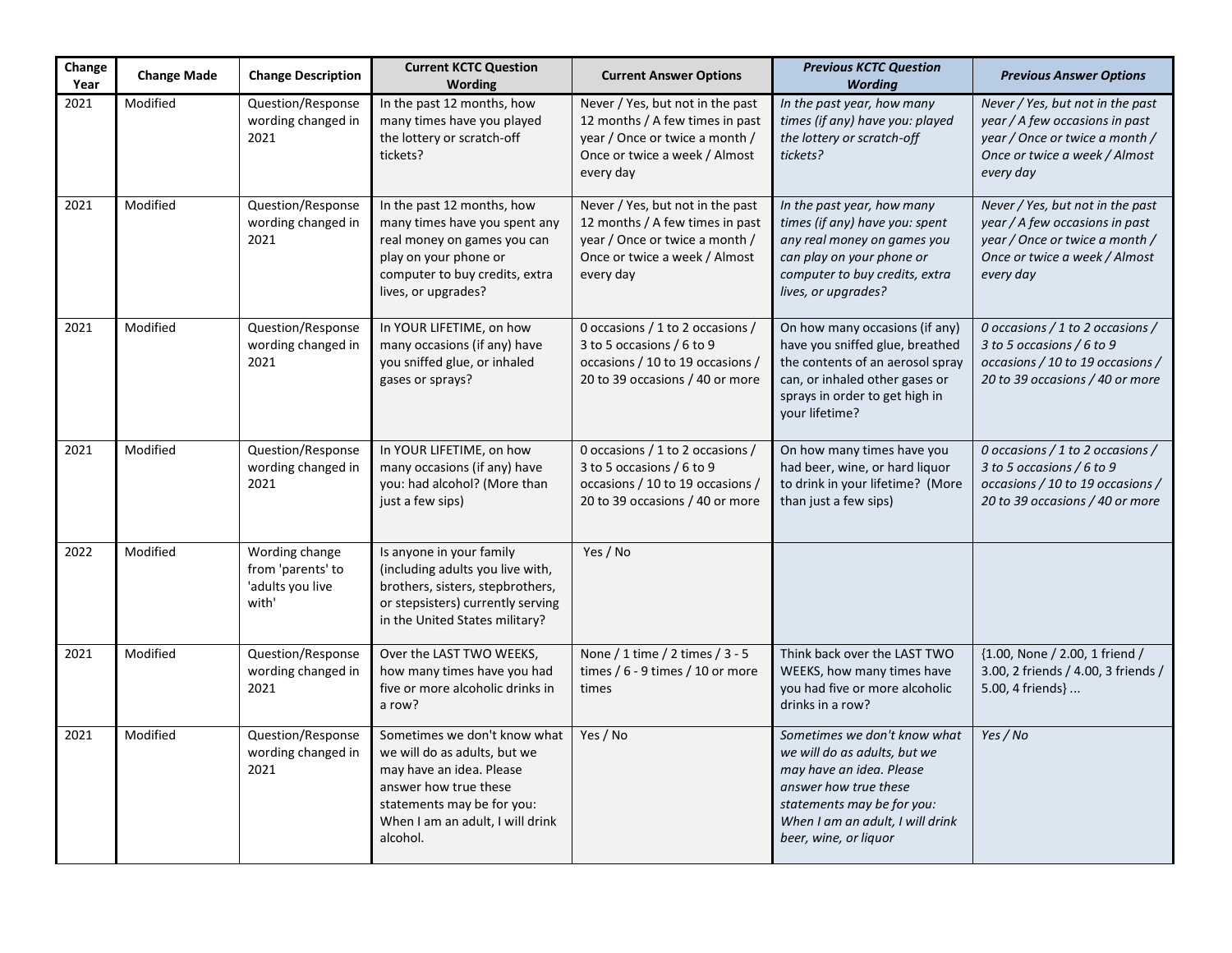| Change<br>Year | <b>Change Made</b> | <b>Change Description</b>                                   | <b>Current KCTC Question</b><br>Wording                                                                                                                                       | <b>Current Answer Options</b>                            | <b>Previous KCTC Question</b><br><b>Wording</b>                                                                                                                                                                                                                         | <b>Previous Answer Options</b>                         |
|----------------|--------------------|-------------------------------------------------------------|-------------------------------------------------------------------------------------------------------------------------------------------------------------------------------|----------------------------------------------------------|-------------------------------------------------------------------------------------------------------------------------------------------------------------------------------------------------------------------------------------------------------------------------|--------------------------------------------------------|
| 2021           | Modified           | Question/Response<br>wording changed in<br>2021             | The adult(s) I live with ask if I<br>have gotten my homework<br>done.                                                                                                         | NO! / no / yes / YES!                                    | My parents ask if I have gotten<br>my homework done.                                                                                                                                                                                                                    | NO! / no / yes / YES!                                  |
| 2021           | Modified           | Question/Response<br>wording changed in<br>2021             | The adult(s) I live with ask me<br>what I think before most family<br>decisions affecting me are<br>made.                                                                     | NO! / no / yes / YES!                                    | My parents ask me what I think<br>before most family decisions<br>affecting me are made.                                                                                                                                                                                | NO! / no / yes / YES!                                  |
| 2021           | Modified           | Question/Response<br>wording changed in<br>2021             | The adult(s) I live with give me<br>opportunities to do fun things<br>with them.                                                                                              | NO! / no / yes / YES!                                    | My parents give me lots of<br>chances to do fun things with<br>them.                                                                                                                                                                                                    | NO! / no / yes / YES!                                  |
| 2022           | Modified           | Wording changed<br>from<br>'neighborhood' to<br>'community' | There are people in my<br>community, who are proud of<br>me when I do something well.                                                                                         | NO! / no / yes / YES!                                    |                                                                                                                                                                                                                                                                         |                                                        |
| 2022           | Modified           | Wording changed<br>from<br>'neighborhood' to<br>'community' | There are people in my<br>community, who encourage me<br>to do my best.                                                                                                       | NO! / no / yes / YES!                                    |                                                                                                                                                                                                                                                                         |                                                        |
| 2021           | Modified           | Question/Response<br>wording changed in<br>2021             | Think of your four best friends.<br>In the PAST 12 MONTHS, how<br>many of your best friends have<br>tried alcohol when the adult(s)<br>they live with don't know about<br>it? | None $/ 1 / 2 / 3 / 4$                                   | Think of your four best friends<br>(the friends you feel closest to).<br>In the past year (12 months),<br>how many of your best friends<br>have tried beer, wine or hard<br>liquor (for example, vodka,<br>whiskey, or gin) when their<br>parents didn't know about it? | None / 1 friend / 2 friends / 3<br>friends / 4 friends |
| 2021           | Modified           | Question/Response<br>wording changed in<br>2021             | Think of your four best friends.<br>In the past 12 months, how<br>many of your best friends have<br>vaped?                                                                    | None / 1/2/3/4                                           | Think of your four best friends<br>(the friends you feel closest to).<br>In the past year (12 months),<br>how many of your best friends<br>have used electronic cigarettes<br>(e-cigarettes)?                                                                           | None $/ 1 / 2 / 3 / 4$                                 |
| 2021           | Modified           | Question/Response<br>wording changed in<br>2021             | Thinking about the past 12<br>months, how often did you<br>enjoy being in school?                                                                                             | Never / Not often / Sometimes<br>/ Often / Almost always | Think of your four best friends.<br>In the past 12 months, how<br>many of your best friends have<br>vaped?                                                                                                                                                              | Never / Seldom / Sometimes /<br>Often / Almost always  |
| 2021           | Modified           | Question/Response<br>wording changed in<br>2021             | Thinking about the past 12<br>months, how often did you hate<br>being in school?                                                                                              | Never / Not often / Sometimes<br>/ Often / Almost always | Now thinking back over the past<br>year in school, how often did<br>you: hate being in school?                                                                                                                                                                          | Never / Seldom / Sometimes /<br>Often / Almost always  |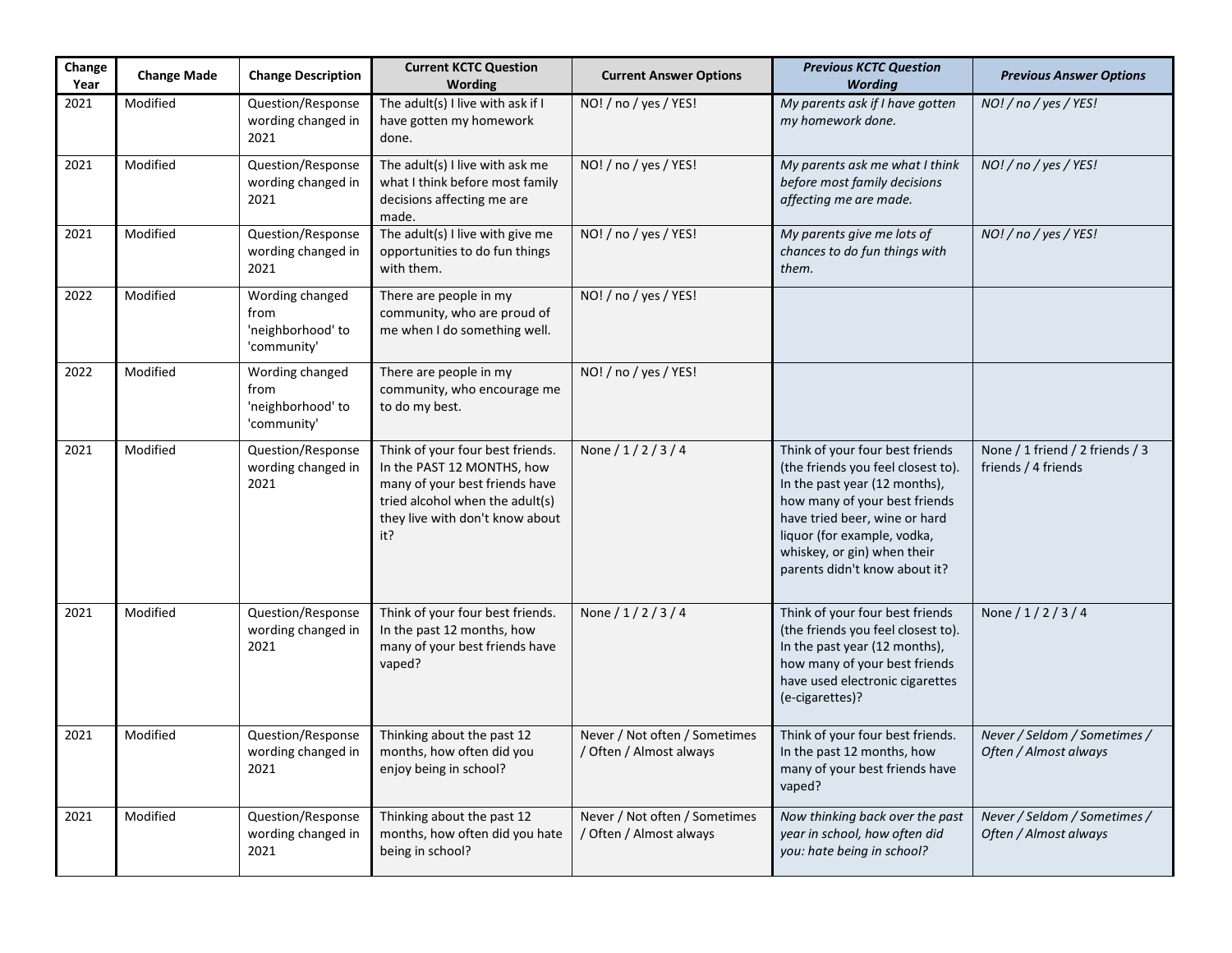| Change<br>Year | <b>Change Made</b> | <b>Change Description</b>                       | <b>Current KCTC Question</b><br><b>Wording</b>                                                                                                             | <b>Current Answer Options</b>                                                         | <b>Previous KCTC Question</b><br><b>Wording</b>                                                                           | <b>Previous Answer Options</b>                        |
|----------------|--------------------|-------------------------------------------------|------------------------------------------------------------------------------------------------------------------------------------------------------------|---------------------------------------------------------------------------------------|---------------------------------------------------------------------------------------------------------------------------|-------------------------------------------------------|
| 2021           | Modified           | Question/Response<br>wording changed in<br>2021 | Thinking about the past 12<br>months, how often did you try<br>to do your best work in school?                                                             | Never / Not often / Sometimes<br>/ Often / Almost always                              | Now thinking back over the past<br>year in school, how often did<br>you: try to do your best work in<br>school?           | Never / Seldom / Sometimes /<br>Often / Almost always |
| 2022           | Added (Optional)   | Question added<br>(Optional module)             | What gender were you assigned<br>at birth, even if you are not that<br>gender today (that is, what is<br>the gender on your birth<br>certificate)?         | Female / Male                                                                         |                                                                                                                           |                                                       |
| 2022           | Added (Optional)   | Question added<br>(Optional module)             | What is your current gender<br>identity, even if it is different<br>than the gender you were<br>assigned at birth?                                         | Female / Male / I don't identify<br>as male or female / I don't<br>know yet           |                                                                                                                           |                                                       |
| 2022           | Added              | Question added                                  | When everybody around you<br>gets angry, how relaxed can you<br>stay?                                                                                      | Almost never / Once in a while /<br>Sometimes / Often / Almost<br>always              |                                                                                                                           |                                                       |
| 2021           | Modified           | Question/Response<br>wording changed in<br>2021 | When I am an adult, I will drink<br>alcohol                                                                                                                | NO! / no / yes / YES!                                                                 | When I am an adult, I will drink<br>beer, wine, or liquor?                                                                | NO! / no / yes / YES!                                 |
| 2021           | Modified           | Question/Response<br>wording changed in<br>2021 | When I am an adult, I will use<br>marijuana.                                                                                                               | NO! / no / yes / YES!                                                                 | When I am an adult, I will<br>smoke marijuana                                                                             | NO! / no / yes / YES!                                 |
| 2021           | Modified           | Question/Response<br>wording changed in<br>2021 | When I am not at home, the<br>adult(s) I live with know where I<br>am and who I am with.                                                                   | NO! / no / yes / YES!                                                                 | When I am not at home, one of<br>my parents knows where I am<br>and who I am with.                                        | NO! / no / yes / YES!                                 |
| 2022           | Added              | Question added                                  | When things go wrong for you,<br>how calm are you able to<br>remain?                                                                                       | Almost never / Once in a while<br>/ Sometimes / Often / Almost<br>always              |                                                                                                                           |                                                       |
| 2022           | Added              | Question added                                  | When you are feeling<br>pressured, how easily can you<br>stay in control?                                                                                  | Almost never / Once in a while<br>/ Sometimes / Often / Almost<br>always              |                                                                                                                           |                                                       |
| 2022           | Added (Optional)   | Question added<br>(Optional module)             | Which of the following best<br>describes your sexual<br>orientation?                                                                                       | Straight that is not gay / Gay or<br>lesbian / Bisexual / I'm not sure<br>yet / Other |                                                                                                                           |                                                       |
| 2021           | Modified           | Question/Response<br>wording changed in<br>2021 | Would a kid be caught by the<br>police in the neighborhood or<br>area around where you live if<br>they carried a gun without<br>permission or supervision? | NO! / no / yes / YES!                                                                 | Would a kid be caught by the<br>police in the neighborhood or<br>area around where you live if<br>they carried a handgun? | NO! / no / yes / YES!                                 |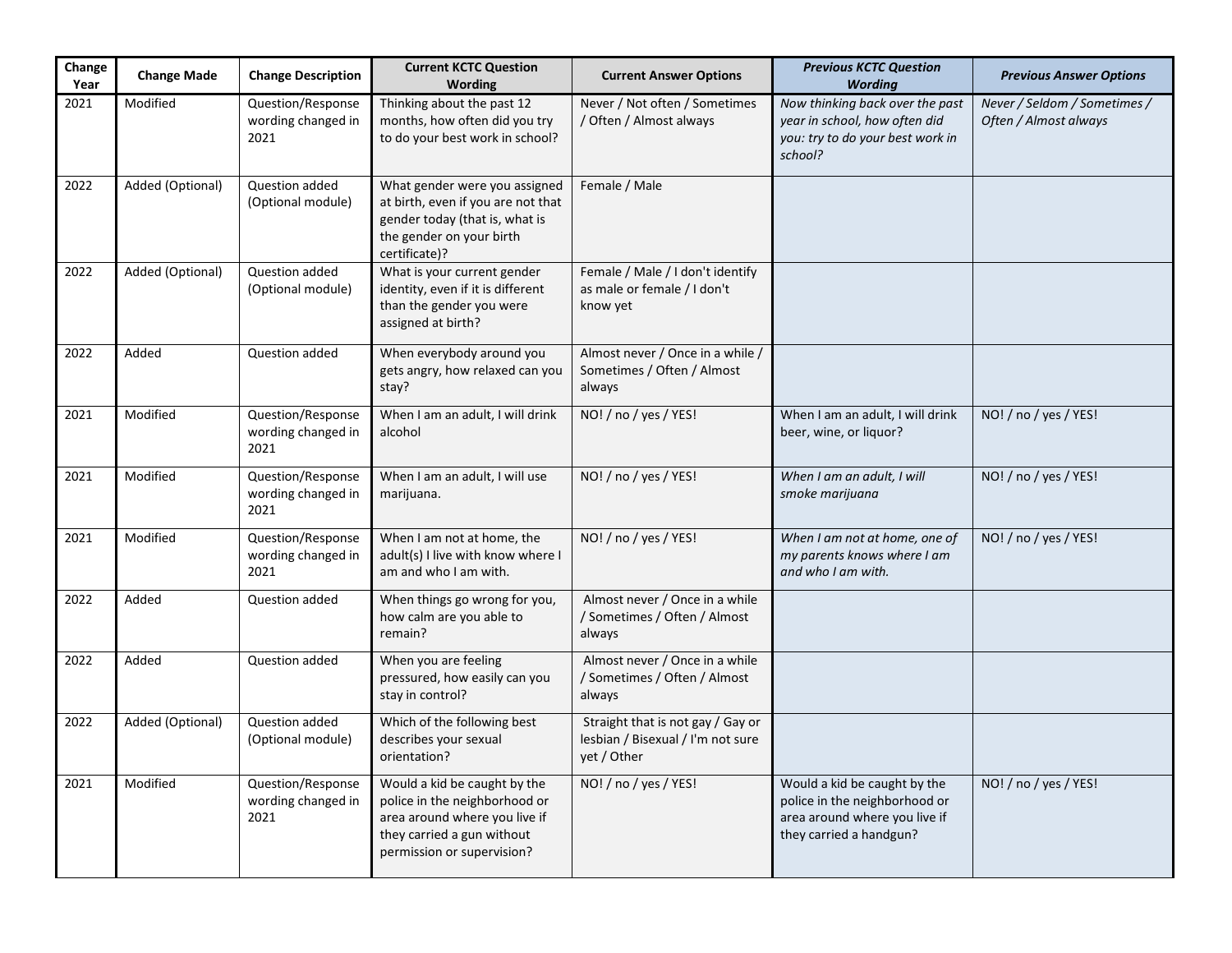| Change<br>Year | <b>Change Made</b> | <b>Change Description</b>                                   | <b>Current KCTC Question</b><br>Wording                                                                                 | <b>Current Answer Options</b>                                                                           | <b>Previous KCTC Question</b><br><b>Wording</b>                                                                                                 | <b>Previous Answer Options</b>                                                                          |
|----------------|--------------------|-------------------------------------------------------------|-------------------------------------------------------------------------------------------------------------------------|---------------------------------------------------------------------------------------------------------|-------------------------------------------------------------------------------------------------------------------------------------------------|---------------------------------------------------------------------------------------------------------|
| 2021           | Modified           | Question/Response<br>wording changed in<br>2021             | Would a kid be caught by the<br>police in the neighborhood or<br>area around where you live if<br>they drank alcohol?   | NO! / no / yes / YES!                                                                                   | If a kid drank some alcohol in<br>your neighborhood, or the area<br>around where you live, would<br>he or she be caught by police?              | NO! / no / yes / YES!                                                                                   |
| 2021           | Modified           | Question/Response<br>wording changed in<br>2021             | Would a kid be caught by the<br>police in the neighborhood or<br>area around where you live if<br>they used marijuana?  | NO! / no / yes / YES!                                                                                   | If a kid smoked marijuana in<br>your neighborhood, or the area<br>around where you live, would<br>they be caught by the police?                 | NO! / no / yes / YES!                                                                                   |
| 2022           | Modified           | Wording changed<br>from<br>'neighborhood' to<br>'community' | Would a kid be caught by the<br>police in your community if<br>they drank alcohol?                                      | NO! / no / yes / YES!                                                                                   |                                                                                                                                                 |                                                                                                         |
| 2022           | Modified           | Wording changed<br>from<br>'neighborhood' to<br>'community' | Would a kid be caught by the<br>police in your community if<br>they: carried a gun without<br>permission or supervision | NO! / no / yes / YES!                                                                                   |                                                                                                                                                 |                                                                                                         |
| 2022           | Modified           | Wording changed<br>from<br>'neighborhood' to<br>'community' | Would a kid be caught by the<br>police in your community if<br>they: smoked cigarettes                                  | NO! / no / yes / YES!                                                                                   |                                                                                                                                                 |                                                                                                         |
| 2022           | Modified           | Wording changed<br>from<br>'neighborhood' to<br>'community' | Would a kid be caught by the<br>police in your community if<br>they: used marijuana                                     | NO! / no / yes / YES!                                                                                   |                                                                                                                                                 |                                                                                                         |
| 2021           | Modified           | Question/Response<br>wording changed in<br>2021             | Would the adult(s) you live with<br>know if you did not come home<br>on time?                                           | NO! / no / yes / YES!                                                                                   | Would your parents know if you<br>did not come home on time?                                                                                    | NO! / no / yes / YES!                                                                                   |
| 2021           | Modified           | Question/Response<br>wording changed in<br>2021             | Would you be seen as cool if<br>you began drinking alcohol<br>regularly, at least once or twice<br>a month?             | No or Very Little Chance / Little<br>chance / Some chance / Pretty<br>good chance / Very good<br>chance | What are the chances you<br>would be seen as cool if you<br>began drinking alcoholic<br>beverages regularly, at least<br>once or twice a month? | No or Very Little Chance / Little<br>chance / Some chance / Pretty<br>good chance / Very good<br>chance |
| 2021           | Modified           | Question/Response<br>wording changed in<br>2021             | Would you be seen as cool if<br>you began drinking alcohol<br>regularly, at least once or twice<br>a month?             | No or Very Little Chance / Little<br>chance / Some chance / Pretty<br>good chance / Very good<br>chance | What are the chances you<br>would be seen as cool if you:<br>began drinking alcoholic<br>beverages regularly, 1 or 2 a<br>month?                | No or Very Little Chance / Little<br>chance / Some chance / Pretty<br>good chance / Very good<br>chance |
| 2021           | Modified           | Question/Response<br>wording changed in<br>2021             | Would you be seen as cool if<br>you carried a gun without<br>permission or supervision?                                 | No or Very Little Chance / Little<br>chance / Some chance / Pretty<br>good chance / Very good<br>chance | What are the chances you<br>would be seen as cool if you:<br>carried a handgun?                                                                 | No or Very Little Chance / Little<br>chance / Some chance / Pretty<br>good chance / Very good<br>chance |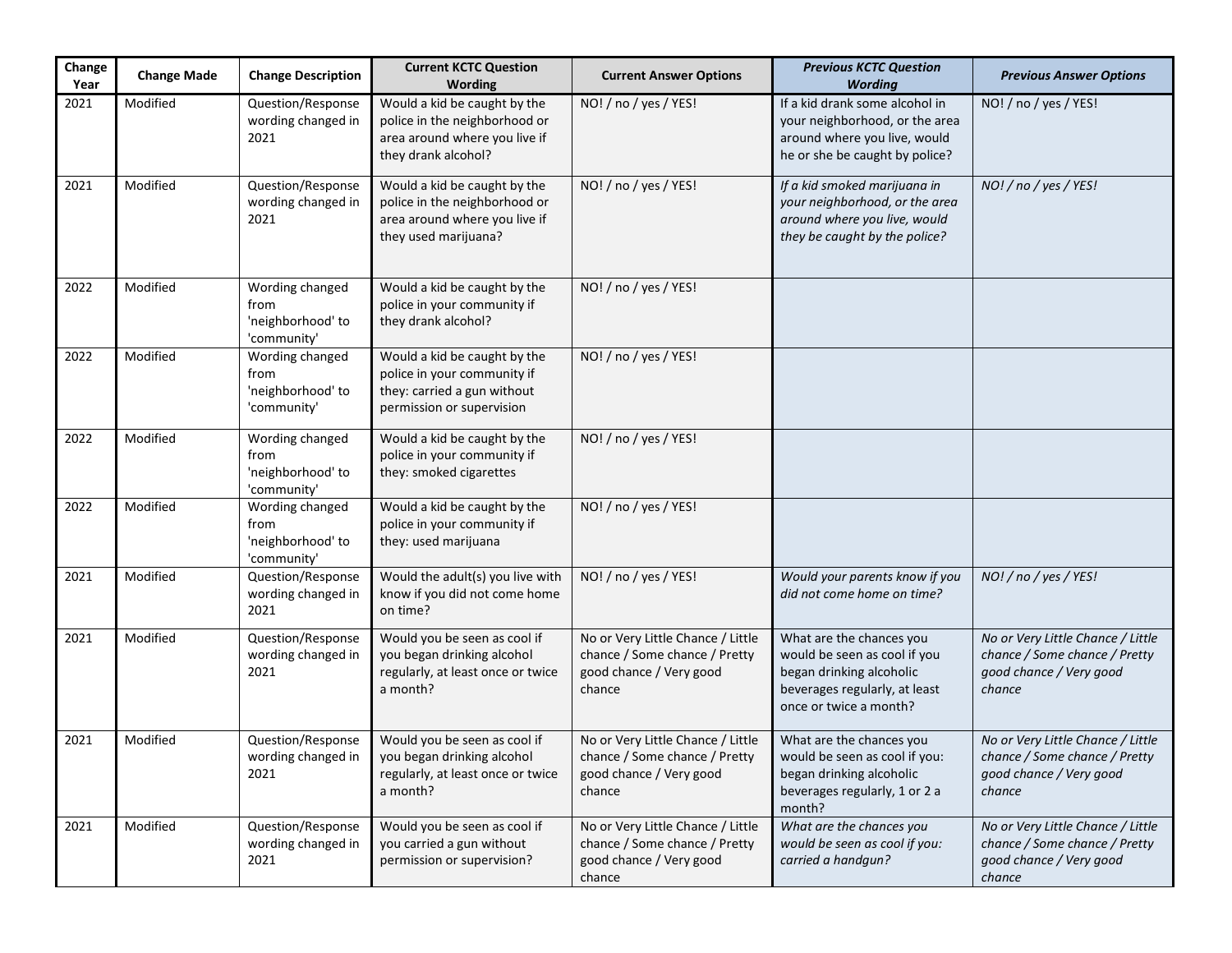| Change<br>Year | <b>Change Made</b> | <b>Change Description</b>                       | <b>Current KCTC Question</b><br>Wording             | <b>Current Answer Options</b>                                                                           | <b>Previous KCTC Question</b><br><b>Wording</b>                                                                                                                       | <b>Previous Answer Options</b>                                                                                                                            |
|----------------|--------------------|-------------------------------------------------|-----------------------------------------------------|---------------------------------------------------------------------------------------------------------|-----------------------------------------------------------------------------------------------------------------------------------------------------------------------|-----------------------------------------------------------------------------------------------------------------------------------------------------------|
| 2021           | Modified           | Question/Response<br>wording changed in<br>2021 | Would you be seen as cool if<br>you used marijuana? | No or Very Little Chance / Little<br>chance / Some chance / Pretty<br>good chance / Very good<br>chance | What are the chances you<br>would be seen as cool if you:<br>smoked marijuana?                                                                                        | No or Very Little Chance / Little<br>chance / Some chance / Pretty<br>good chance / Very good<br>chance                                                   |
| 2021           | Removed            | Question Removed                                |                                                     |                                                                                                         | Do you enjoy spending time<br>with your father?                                                                                                                       | NO! / no / yes / YES!                                                                                                                                     |
| 2021           | Removed            | Question Removed                                |                                                     |                                                                                                         | Do you feel very close to your<br>father?                                                                                                                             | NO! / no / yes / YES!                                                                                                                                     |
| 2022           | Removed            | <b>Question Removed</b><br>and split            |                                                     |                                                                                                         | During the PAST 12 MONTHS,<br>how often did you miss school<br>because you felt unsafe,<br>uncomfortable or nervous at<br>school or on your way to or<br>from school? | Never / Sometimes (1 or 2 times<br>a month) / Regularly (1 or 2<br>times a week) / Every day                                                              |
| 2021           | Removed            | <b>Question Removed</b>                         |                                                     |                                                                                                         | During the past 30 days, how<br>frequently did you smoke cigars,<br>cigarillos, or little cigars?                                                                     |                                                                                                                                                           |
| 2021           | Removed            | Question Removed                                |                                                     |                                                                                                         | Early initiation of antisocial<br>behavior Scale                                                                                                                      |                                                                                                                                                           |
| 2021           | Removed            | <b>Question Removed</b>                         |                                                     |                                                                                                         | Gang involvement Scale                                                                                                                                                |                                                                                                                                                           |
| 2021           | Removed            | <b>Question Removed</b>                         |                                                     |                                                                                                         | How many times in the past<br>year have you: done extra work<br>on your own for school?                                                                               | Never / 1 to 2 occasions / 3 to 5<br>occasions / 6 to 9 occasions / 10<br>to 19 occasions / 20 to 29<br>occasions / 30 to 39 occasions /<br>40+ occasions |
| 2021           | Removed            | <b>Question Removed</b>                         |                                                     |                                                                                                         | How much do you think people<br>risk harming themselves<br>(physically or in other ways) if<br>they smoke<br>marijuana regularly?                                     | No Risk / Slight Risk / Moderate<br>Risk / Great Risk                                                                                                     |
| 2021           | Removed            | <b>Question Removed</b>                         |                                                     |                                                                                                         | How old were you when you are<br>first: attacked someone with the<br>idea of seriously hurting them?                                                                  | Never have / 10 or Younger / 11<br>/12/13/14/15/16/17 or<br>older                                                                                         |
| 2021           | Removed            | <b>Question Removed</b>                         |                                                     |                                                                                                         | How old were you when you<br>first belonged to a gang?                                                                                                                | Never have / 10 or Younger / 11<br>/12/13/14/15/16/17 or<br>older                                                                                         |
| 2021           | Removed            | <b>Question Removed</b>                         |                                                     |                                                                                                         | How old were you when you<br>first carried a handgun?                                                                                                                 | Never have / 10 or Younger / 11<br>/12/13/14/15/16/17 or<br>older                                                                                         |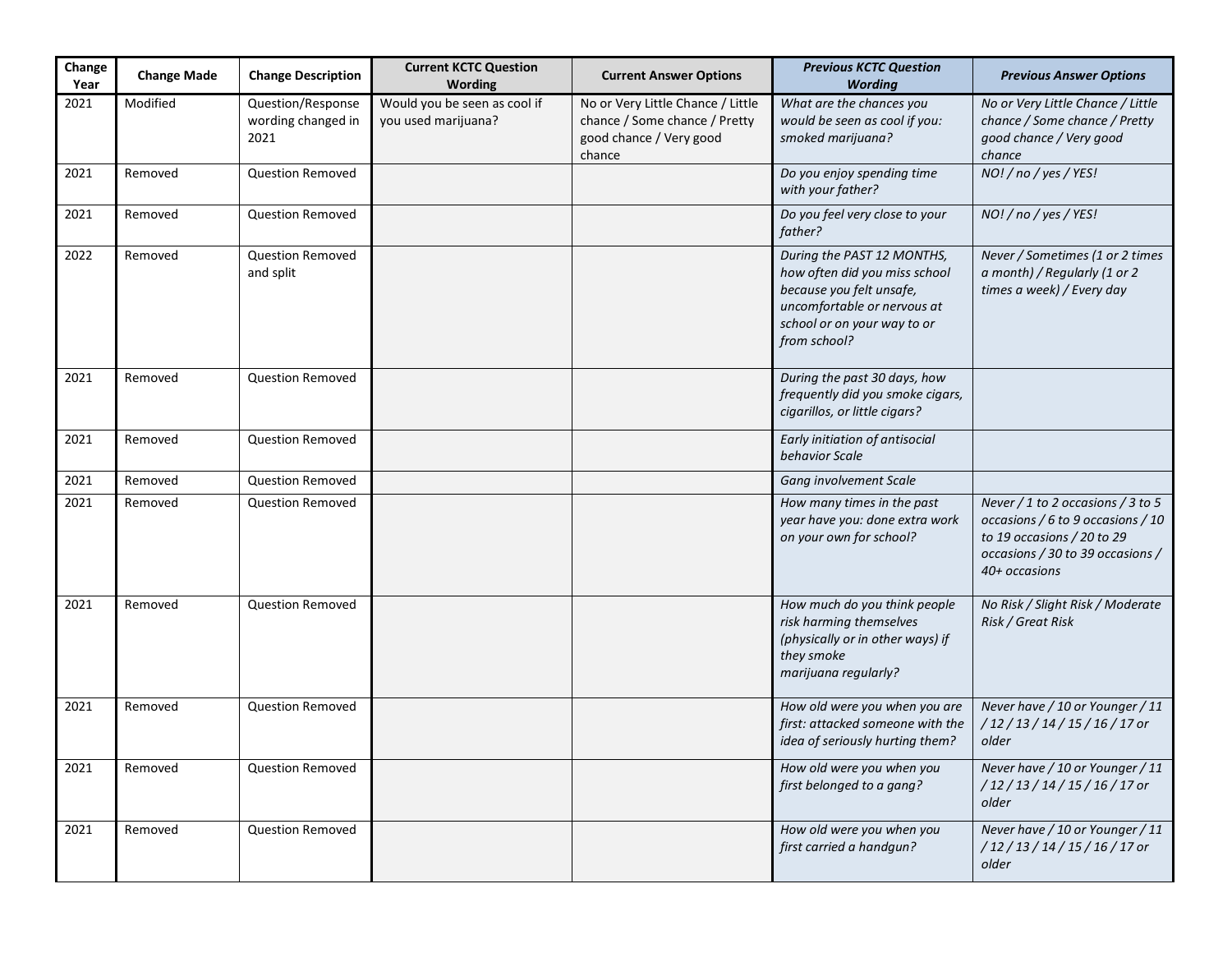| Change<br>Year | <b>Change Made</b> | <b>Change Description</b> | <b>Current KCTC Question</b><br><b>Wording</b> | <b>Current Answer Options</b> | <b>Previous KCTC Question</b><br><b>Wording</b>                                                                        | <b>Previous Answer Options</b>                                                                                                                        |
|----------------|--------------------|---------------------------|------------------------------------------------|-------------------------------|------------------------------------------------------------------------------------------------------------------------|-------------------------------------------------------------------------------------------------------------------------------------------------------|
| 2021           | Removed            | <b>Question Removed</b>   |                                                |                               | How old were you when you<br>first got arrested?                                                                       | Never have / 10 or Younger / 11<br>/12/13/14/15/16/17 or<br>older                                                                                     |
| 2021           | Removed            | <b>Question Removed</b>   |                                                |                               | How old were you when you<br>first got suspended from<br>school?                                                       | Never have / 10 or Younger / 11<br>/12/13/14/15/16/17 or<br>older                                                                                     |
| 2021           | Removed            | Question Removed          |                                                |                               | How wrong do you think it is for<br>someone your age to take a<br>handgun to school?                                   | Very Wrong / Wrong / A Little<br>Bit Wrong / Not Wrong at All                                                                                         |
| 2021           | Removed            | Question Removed          |                                                |                               | How wrong do you think it is for<br>someone your age to use LSD,<br>cocaine, amphetamines, or<br>another illegal drug? | Very Wrong / Wrong / A Little<br>Bit Wrong / Not Wrong at All                                                                                         |
| 2021           | Removed            | Question Removed          |                                                |                               | If you wanted to get drugs like<br>cocaine, LSD, or amphetamines,<br>how easy would it be for you to<br>qet some?      | Very Hard / Sort of hard / Sort<br>of easy / Very easy                                                                                                |
| 2021           | Removed            | Question Removed          |                                                |                               | In the last 30 days, have you<br>gambled for money or anything<br>of value?                                            | Yes / No                                                                                                                                              |
| 2021           | Removed            | <b>Question Removed</b>   |                                                |                               | In the past year, how many<br>times (if any) have you: bet on<br>games of personal skill?                              | Never / Gambles but not in the<br>past year / A few occasions in<br>past year / Once or twice a<br>month / Once or twice a week /<br>Almost every day |
| 2021           | Removed            | <b>Question Removed</b>   |                                                |                               | In the past year, how many<br>times (if any) have you: played<br>bingo for money or prizes?                            | Never / Gambles but not in the<br>past year / A few occasions in<br>past year / Once or twice a<br>month / Once or twice a week /<br>Almost every day |
| 2021           | Removed            | <b>Question Removed</b>   |                                                |                               | In the past year, how many<br>times (if any) have you: played<br>cards for money?                                      | Never / Gambles but not in the<br>past year / A few occasions in<br>past year / Once or twice a<br>month / Once or twice a week /<br>Almost every day |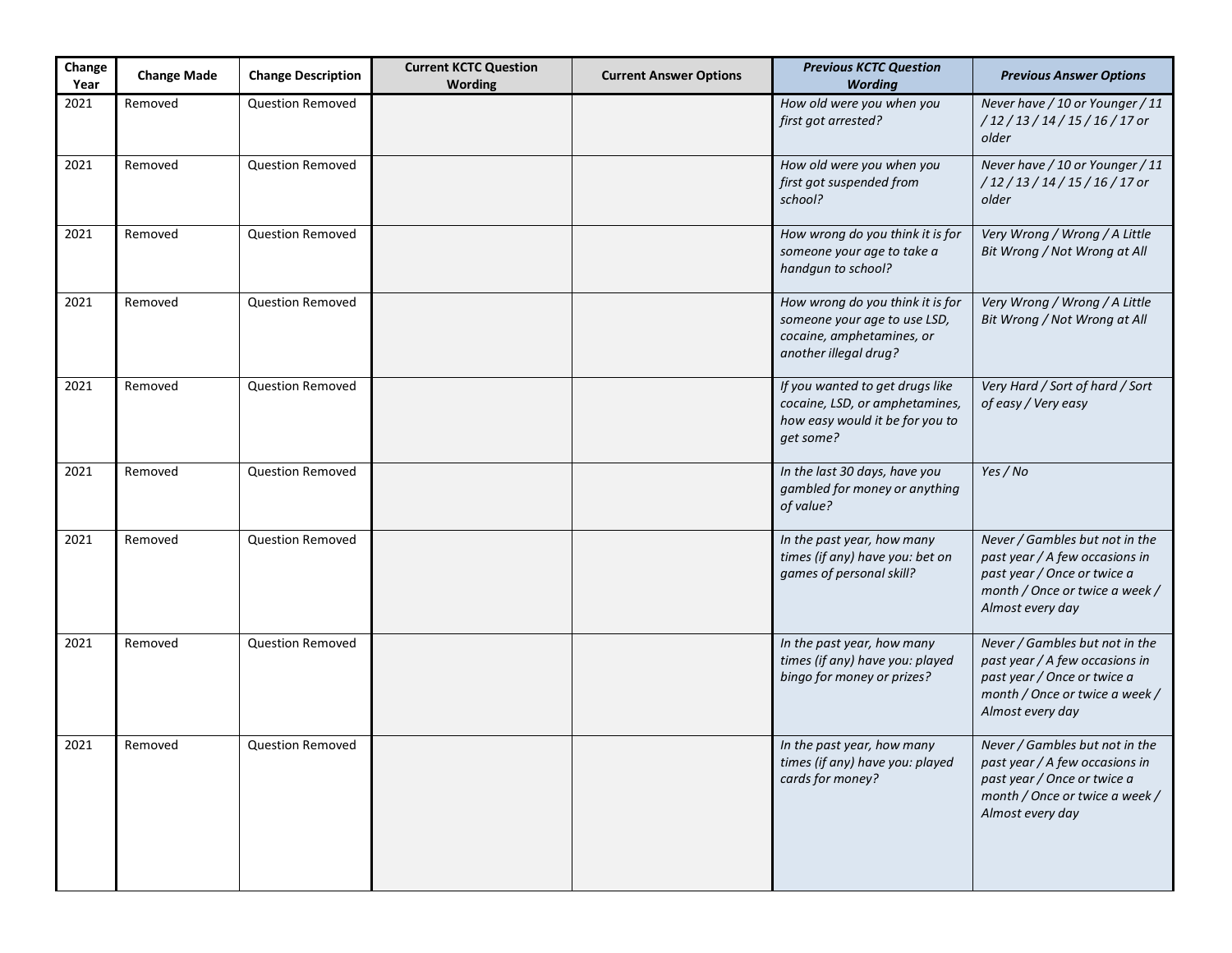| Change<br>Year | <b>Change Made</b> | <b>Change Description</b> | <b>Current KCTC Question</b><br><b>Wording</b> | <b>Current Answer Options</b> | <b>Previous KCTC Question</b><br><b>Wording</b>                                                                                                                                                                                                                                                                       | <b>Previous Answer Options</b>                                                                                                                                                                                                          |
|----------------|--------------------|---------------------------|------------------------------------------------|-------------------------------|-----------------------------------------------------------------------------------------------------------------------------------------------------------------------------------------------------------------------------------------------------------------------------------------------------------------------|-----------------------------------------------------------------------------------------------------------------------------------------------------------------------------------------------------------------------------------------|
| 2021           | Removed            | <b>Question Removed</b>   |                                                |                               | It is 8:00 on a weeknight and<br>you are about to go over to a<br>friend's house when your<br>mother asks you where you are<br>going. You say "Oh, just going<br>to go hang out with some<br>friends." She says, "No, you'll<br>just get into trouble if you go<br>out. Stay home tonight." What<br>would you do now? | Leave the house anyway / 2.00<br>Explain what you are going to<br>do with your friends, tell her<br>when you will get home, and<br>ask if you can go out / Not say<br>anything and start watching TV<br>/ Get into an argument with her |
| 2021           | Removed            | <b>Question Removed</b>   |                                                |                               | On how many occasions (if any)<br>have you taken steroids without<br>a doctor's order during the past<br>30 days?                                                                                                                                                                                                     | 0 occasions / 1 to 2 occasions /<br>3 to 5 occasions / 6 to 9<br>occasions / 10 to 19 occasions /<br>20 to 29 occasions / 30 to 39<br>occasions / 40+ occasions                                                                         |
| 2021           | Removed            | <b>Question Removed</b>   |                                                |                               | Think of your four best friends<br>(the friends you feel closest to).<br>In the past year (12 months),<br>how many of your best friends<br>have: been members of a gang?                                                                                                                                              | None / 1 friend / 2 friends / 3<br>friends / 4 friends                                                                                                                                                                                  |
| 2021           | Removed            | <b>Question Removed</b>   |                                                |                               | Think of your four best friends<br>(the friends you feel closest to).<br>In the past year (12 months),<br>how many of your best friends<br>have: carried a handgun?                                                                                                                                                   | None / 1 friend / 2 friends / 3<br>friends / 4 friends                                                                                                                                                                                  |
| 2021           | Removed            | <b>Question Removed</b>   |                                                |                               | Think of your four best friends<br>(the friends you feel closest to).<br>In the past year (12 months),<br>how many of your best friends<br>have: liked school?                                                                                                                                                        | None / 1 friend / 2 friends / 3<br>friends / 4 friends                                                                                                                                                                                  |
| 2021           | Removed            | <b>Question Removed</b>   |                                                |                               | Think of your four best friends<br>(the friends you feel closest to).<br>In the past year (12 months),<br>how many of your best friends<br>have: made a commitment to<br>stay drug-free?                                                                                                                              | None / 1 friend / 2 friends / 3<br>friends / 4 friends                                                                                                                                                                                  |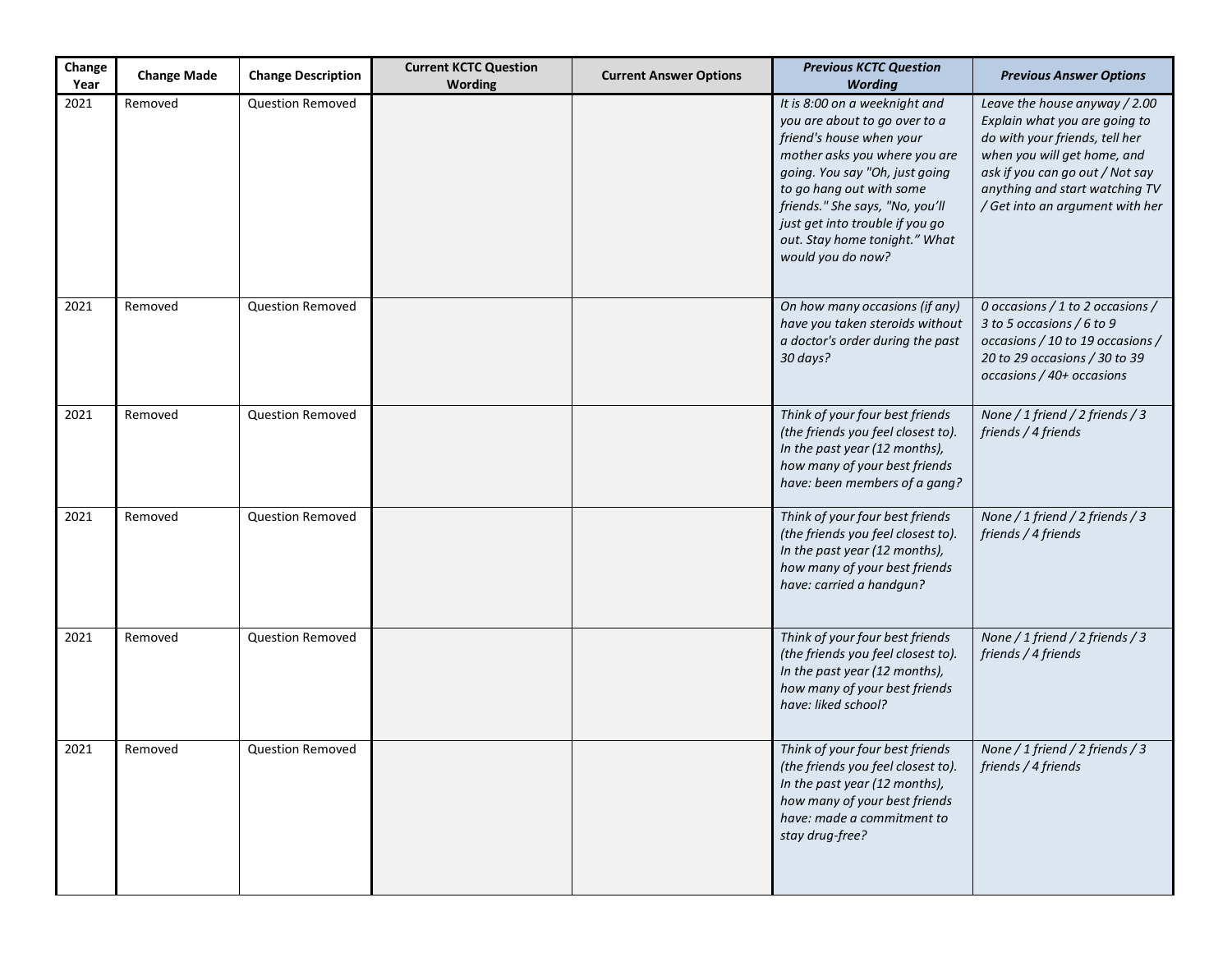| Change<br>Year | <b>Change Made</b> | <b>Change Description</b> | <b>Current KCTC Question</b><br><b>Wording</b> | <b>Current Answer Options</b> | <b>Previous KCTC Question</b><br><b>Wording</b>                                                                                                                                                                      | <b>Previous Answer Options</b>                                                                       |
|----------------|--------------------|---------------------------|------------------------------------------------|-------------------------------|----------------------------------------------------------------------------------------------------------------------------------------------------------------------------------------------------------------------|------------------------------------------------------------------------------------------------------|
| 2021           | Removed            | <b>Question Removed</b>   |                                                |                               | Think of your four best friends<br>(the friends you feel closest to).<br>In the past year (12 months),<br>how many of your best friends<br>have: participated in clubs,<br>organizations or activities at<br>school? | None / 1 friend / 2 friends / 3<br>friends / 4 friends                                               |
| 2021           | Removed            | <b>Question Removed</b>   |                                                |                               | Think of your four best friends<br>(the friends you feel closest to).<br>In the past year (12 months),<br>how many of your best friends<br>have: tried to do well in school?                                         | None / 1 friend / 2 friends / 3<br>friends / 4 friends                                               |
| 2021           | Removed            | <b>Question Removed</b>   |                                                |                               | Think of your four best friends<br>(the friends you feel closest to).<br>In the past year (12 months),<br>how many of your best friends<br>have: used LSD, cocaine,<br>amphetamines, or other illegal<br>drugs?      | None / 1 friend / 2 friends / 3<br>friends / 4 friends                                               |
| 2021           | Removed            | <b>Question Removed</b>   |                                                |                               | What are the chances you<br>would be seen as cool if you:<br>defended someone who was<br>being verbally abused at<br>school?                                                                                         | No-Very Little Chance / Little<br>chance / Some chance / Pretty<br>good chance / Very good<br>chance |
| 2021           | Removed            | <b>Question Removed</b>   |                                                |                               | What are the chances you<br>would be seen as cool if you:<br>made a commitment to stay<br>drug-free?                                                                                                                 | No-Very Little Chance / Little<br>chance / Some chance / Pretty<br>good chance / Very good<br>chance |
| 2021           | Removed            | <b>Question Removed</b>   |                                                |                               | What are the chances you<br>would be seen as cool if you:<br>regularly volunteered to do<br>community service?                                                                                                       | No-Very Little Chance / Little<br>chance / Some chance / Pretty<br>good chance / Very good<br>chance |
| 2021           | Removed            | <b>Question Removed</b>   |                                                |                               | What are the chances you<br>would be seen as cool if you:<br>worked hard at school?                                                                                                                                  | No-Very Little Chance / Little<br>chance / Some chance / Pretty<br>good chance / Very good<br>chance |
| 2021           | Removed            | <b>Question Removed</b>   |                                                |                               | What is the Zip code where you<br>live?                                                                                                                                                                              | <b>None</b>                                                                                          |